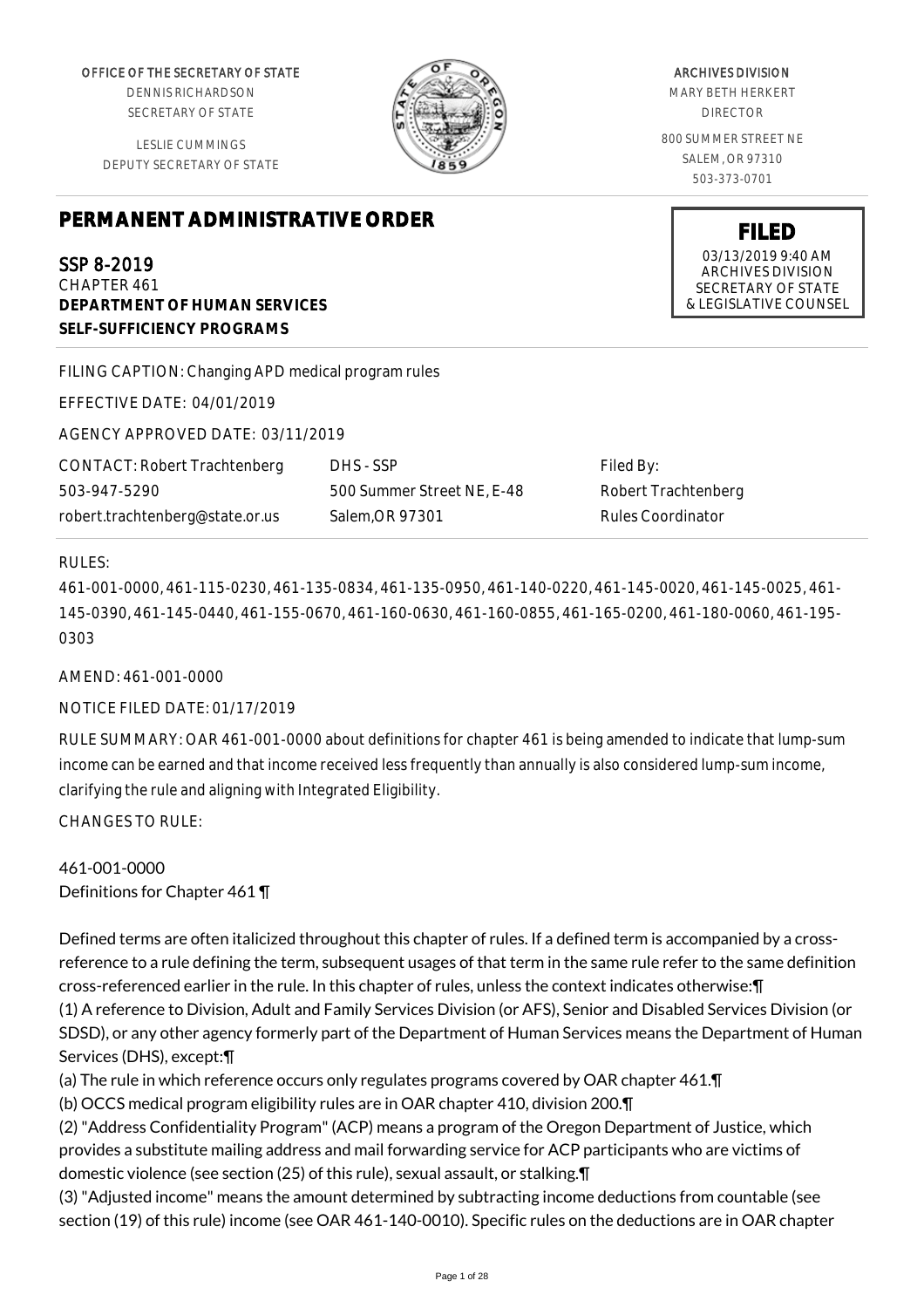461, division 160.¶

(4) "Adoption assistance" means financial assistance provided to families adopting children with special needs. "Adoption assistance" may be state or federally funded. Federal adoption assistance is authorized by the Adoption Assistance and Child Welfare Act of 1980 (Pub. L. No. 96-272, 94 Stat. 500 (1980)). State adoption assistance is authorized by ORS 418.330 to 418.335.¶

(5) "Assets" mean income and resources.¶

(6) "Basic decision notice" means a decision notice (see section (21) of this rule) mailed no later than the date of action given in the notice.¶

(7) "Blind Work Expenses" has the meaning given in OAR 461-001-0035.¶

(8) "Branch office" means any Department or AAA (Area Agency on Aging) office serving a program covered by this chapter of rules.¶

(9) "Budgeting" means the process of calculating the benefit level.¶

(10) "Budget month" means the calendar month from which nonfinancial and financial information is used to determine eligibility (see section (28) of this rule) and benefit level for the payment month (see section (52) of this rule).¶

(11) "Cafeteria plan" means a written benefit plan offered by an employer in which:¶

(a) All participants are employees; and¶

(b) Participants may choose, cafeteria-style, from a menu of two or more cash or qualified benefits. In this context, qualified benefits are benefits other than cash that the Internal Revenue Service does not consider part of an employee's gross income. Qualified benefits include, but are not limited to:¶

(A) Accident and health plans (including medical plans, vision plans, dental plans, accident and disability insurance);¶

(B) Group term life insurance plans (up to \$50,000);¶

(C) Dependent care assistance plans; and¶

(D) Certain stock bonus plans under section 401(k)(2) of the Internal Revenue Code (but not 401(k)(1) plans).¶

(12) "Capital asset" means property that contributes toward earning self-employment income, including self-

employment income from a microenterprise (see section (45) of this rule), either directly or indirectly. A "capital asset" generally has a useful life of over one year and a value, alone or in combination, of \$100 or more.¶

(13) "Caretaker" means an individual who is responsible for the care, control, and supervision of a child (see section (16) of this rule). The status of "caretaker" ends once the individual no longer exercises care, control, and supervision of the child for 30 days.¶

(14) "Caretaker relative" means a caretaker (see section 13 of this rule) who meets the requirements of one of the following subsections:¶

(a) Is one of the following relatives of the dependent child (see section (23) of this rule):¶

(A) Any blood relative, including those of half-blood, and including first cousins, nephews, or nieces, and individuals of preceding generations as denoted by prefixes of grand, great, or great-great.¶

(B) Stepfather, stepmother, stepbrother, and stepsister.¶

(C) An individual who legally adopts the child and any individual related to the individual adopting the child, either naturally or through adoption.¶

(b) Is or was a spouse (see section (64) of this rule) of an individual listed in subsection (a) of this section.¶ (c) Met the definition of "caretaker relative" under subsection (a) or (b) of this section before the child was adopted (notwithstanding the subsequent adoption of the child).¶

(15) "Certification period" means the period for which an individual is certified eligible for a program.¶

(16) "Child" includes natural, step, and adoptive children. The term "child" does not include an unborn.¶ (a) In the ERDC program, a "child" need not have a biological or legal relationship to the caretaker but must be in the care and custody of the caretaker, must meet the citizenship or alien status requirements of OAR 461-120- 0110, and must be:¶

(A) Under the age of 18; or¶

(B) Under the age of 19 and in secondary school or vocational training at least half time.¶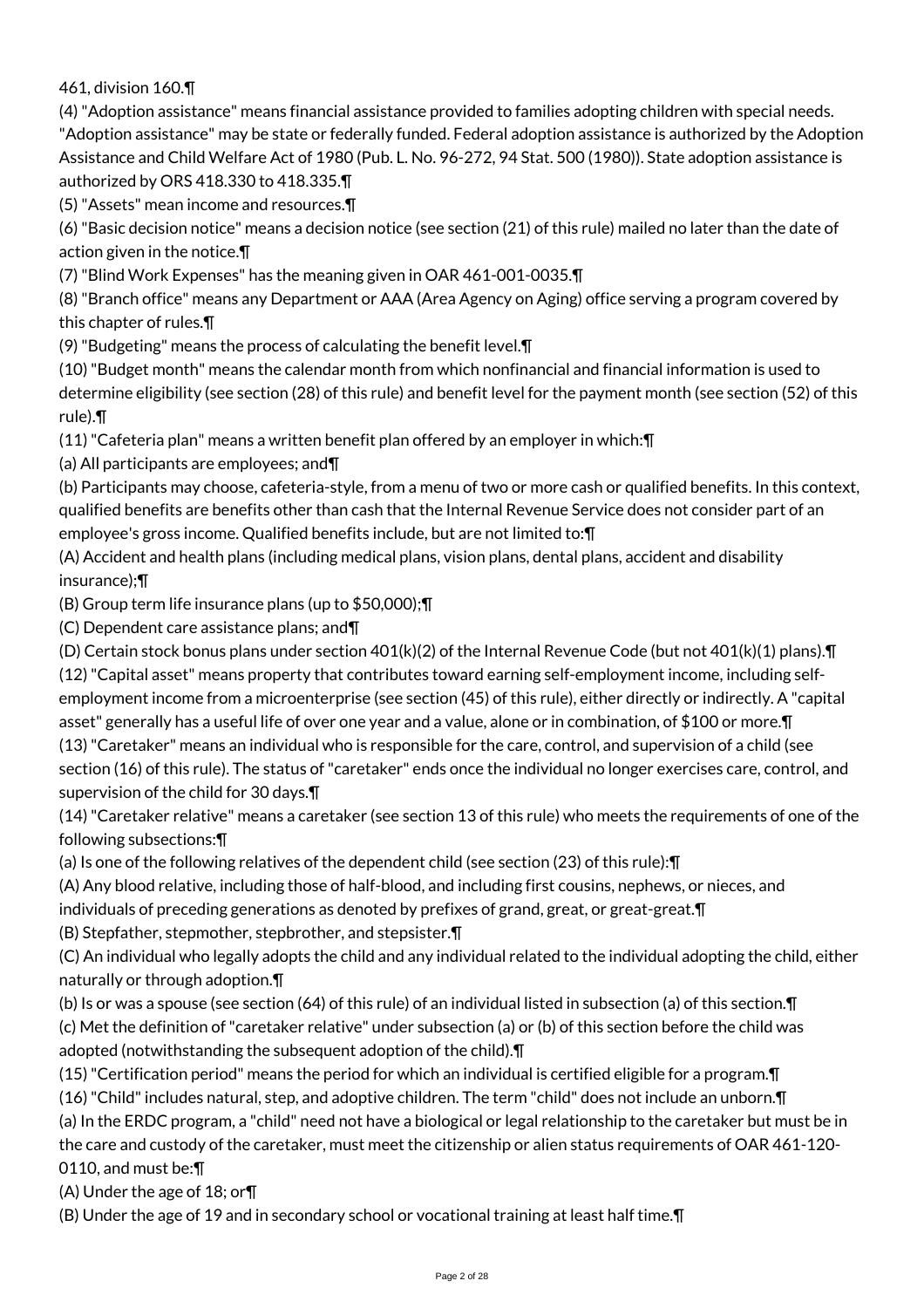(b) In the GA and OSIP programs, a "child" is an individual under the age of 18.¶

(c) In the OSIPM and QMB programs, "child" means an unmarried individual who:¶

(A) Is not considered a decision-maker in the household;¶

(B) Is under the age of 18; and¶

(C) Has at least one natural or adoptive parent in the same household.¶

(d) In the REF and REFM programs, a "child" is an individual who is not an emancipated minor and is under the age of 18.¶

(17) "Community based care" is any of the following:¶

(a) Adult foster care - Room and board and 24 hour care and services for the elderly or for people with disabilities 18 years of age or older. The care is contracted to be provided in a home for five or fewer clients.¶

(b) Assisted living facility - A program approach, within a physical structure, which provides or coordinates a range

of services, available on a 24-hour basis, for support of resident independence in a residential setting.¶ (c) In-home Services - Individuals living in their home receiving services determined necessary by the

# Department.¶

(d) Residential care facility - A facility that provides residential care in one or more buildings on contiguous property for six or more individuals who have physical disabilities or are socially dependent.¶

(e) Specialized living facility - Identifiable services designed to meet the needs of individuals in specific target groups which exist as the result of a problem, condition, or dysfunction resulting from a physical disability or a behavioral disorder and require more than basic services of other established programs.¶

(f) Independent choices - In-Home Services program wherein the participant is given cash benefits to purchase self-directed personal assistance services or goods and services provided pursuant to a written service plan (see OAR 411-030-0020).¶

(18) "Continuing benefit decision notice" means a decision notice that informs the client of the right to continued benefits and is mailed in time to be received by the date benefits are, or would be, received.¶

(19) "Countable" means that an available asset (either income or a resource) is not excluded and may be considered by some programs to determine eligibility.¶

(20) "Custodial parents" mean parents who have physical custody of a child. "Custodial parents" may be receiving benefits as dependent children or as caretaker relatives for their own children.¶

(21) "Decision notice" means a written notice of a decision by the Department regarding an individual's eligibility for benefits in a program.¶

(22) "Department" means the Department of Human Services (DHS).¶

(23) "Dependent child" in the TANF program means an individual who has not been legally emancipated and who is one of the following:¶

(a) An individual who is not a caretaker relative (see section (14) of this rule) of a child in the household, is unmarried or married but separated, and is under the age of 18, or 18 years of age and a full time student in secondary school or the equivalent level of vocational or technical training; or¶

(b) A minor parent (see section (46) of this rule) whose parents have chosen to apply for benefits for the minor parent. This does not apply to a minor parent who is married and living with his or her spouse.¶ (24) "Disability" means:¶

(a) In the SNAP program, see OAR 461-001-0015.¶

(b) In the REF, SFPSS, TA-DVS, and TANF programs, for purposes other than determining eligibility:¶ (A) An individual with a physical or mental impairment that substantially limits the individual's ability to meet the requirements of the program; or¶

(B) An individual with a physical or mental impairment that substantially limits one or more major life activities, a record of such impairment, or who is regarded as having such an impairment as defined by the Americans with Disabilities Act (42 USC 12102; 28 CFR 35.104).¶

(25) "Domestic violence" means the occurrence of one or more of the acts described in subsections (a) to (d) of this section between family members, intimate partners, or household members:¶

(a) Attempting to cause or intentionally, knowingly, or recklessly causing physical injury or emotional, mental, or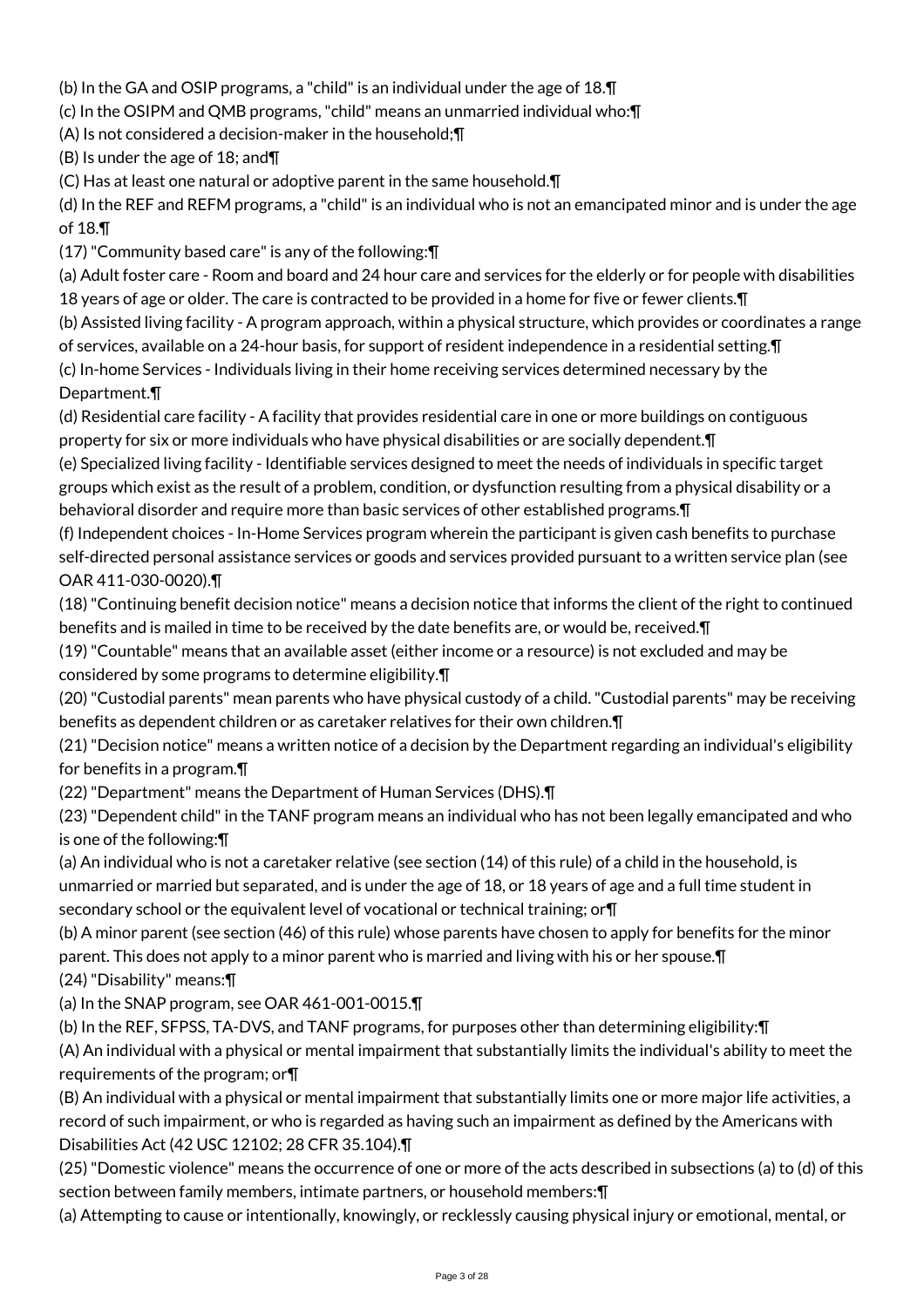verbal abuse.¶

(b) Intentionally, knowingly, or recklessly placing another in fear of imminent serious physical injury.¶

- (c) Committing sexual abuse in any degree as defined in ORS 163.415, 163.425 and 163.427.¶
- (d) Using coercive or controlling behavior.¶
- (e) As used in this section, "family members" and "household members" mean any of the following:¶ (A) Spouse;¶

(B) Former spouse;¶

(C) Individuals related by blood, marriage (see section (44) of this rule), or adoption;¶

- (D) Individuals who are cohabitating or have cohabited with each other;¶
- (E) Individuals who have been involved in a sexually intimate or dating relationship; or¶

(F) Unmarried parents of a child.¶

(26) "Domestic violence shelters" are public or private nonprofit residential facilities providing services to victims of domestic violence. If the facility serves other people, a portion must be used solely for victims of domestic violence.¶

- (27) "Electronic application" is an application electronically signed and submitted through the Internet.¶ (28) "Eligibility" means the decision as to whether an individual qualifies, under financial and nonfinancial requirements, to receive program benefits.¶
- (29) "Equity value" means fair market value (see section (30) of this rule) minus encumbrances.¶

(30) "Fair market value" means the amount an item is worth on the open market.¶

(31) "Family stability" in the JOBS, Pre-TANF, Post-TANF, SFPSS, TA-DVS, and TANF programs means the characteristics of a family that support healthy child development, including parental mental health, drug and alcohol free environment, stable relationships, and a supportive, flexible, and nurturing home environment.¶ (32) "Family stability activity" in the JOBS, Pre-TANF, Post-TANF, SFPSS, TA-DVS, and TANF programs means an action or set of actions taken by an individual, as specified in a case plan, intended to promote the ability of one or both parents to achieve or maintain family stability (see section (31) of this rule).¶

(33) "Financial institution" means a bank, credit union, savings and loan association, investment trust, or other organization held out to the public as a place receiving funds for deposit, savings, checking, or investment.¶

(34) "Homeless" in the ERDC program means lacking a fixed regular and adequate nighttime residence and includes living in an emergency shelter, shared housing with others due to loss of housing or economic hardship, staying in motels, cars, parks, public places, tents, trailers, or other similar settings.¶

(35) "Impairment-Related Work Expenses" have the meaning found in OAR 461-001-0035.¶

(36) "Income producing property" means:¶

(a) In all programs except OSIP, OSIPM, and QMB, real or personal property that generates income for the financial group (see OAR 461-110-0530). Examples of "income producing property" are:¶

(A) Livestock, poultry, and other animals.¶

(B) Farmland, rental homes (including a room or other space in the home or on the property of a member of the financial group), vacation homes, and condominiums.¶

(b) In the OSIP, OSIPM, and QMB programs, "income-producing property" means any real or personal property not used in self-employment (see OAR 461-145-0600 and 461-145-0915) that produces income for the financial group. "Income-producing property" includes:¶

- (A) Livestock, poultry, or other animals that produce marketable products sold by the financial group.¶
- (B) Farmland not excluded under OAR 461-145-0220 that is farmed or rented out by the financial group.¶
- (C) Real property other than the home (including vacation homes and condominiums), that is rented out.¶
- (c) In the OSIP, OSIPM, and QMB programs, "income-producing property" does not include:¶

(A) Rooms or other space for rent in the home (see OAR 461-145-0220).¶

(B) Livestock, poultry, or other animals kept for resale (see OAR 461-145-0010).¶

(37) "Initial month" of eligibility means any of the following:¶

(a) In all programs, the first month a benefit group (see OAR 461-110-0750) is eligible for a program benefit in Oregon after a period during which the group is not eligible.¶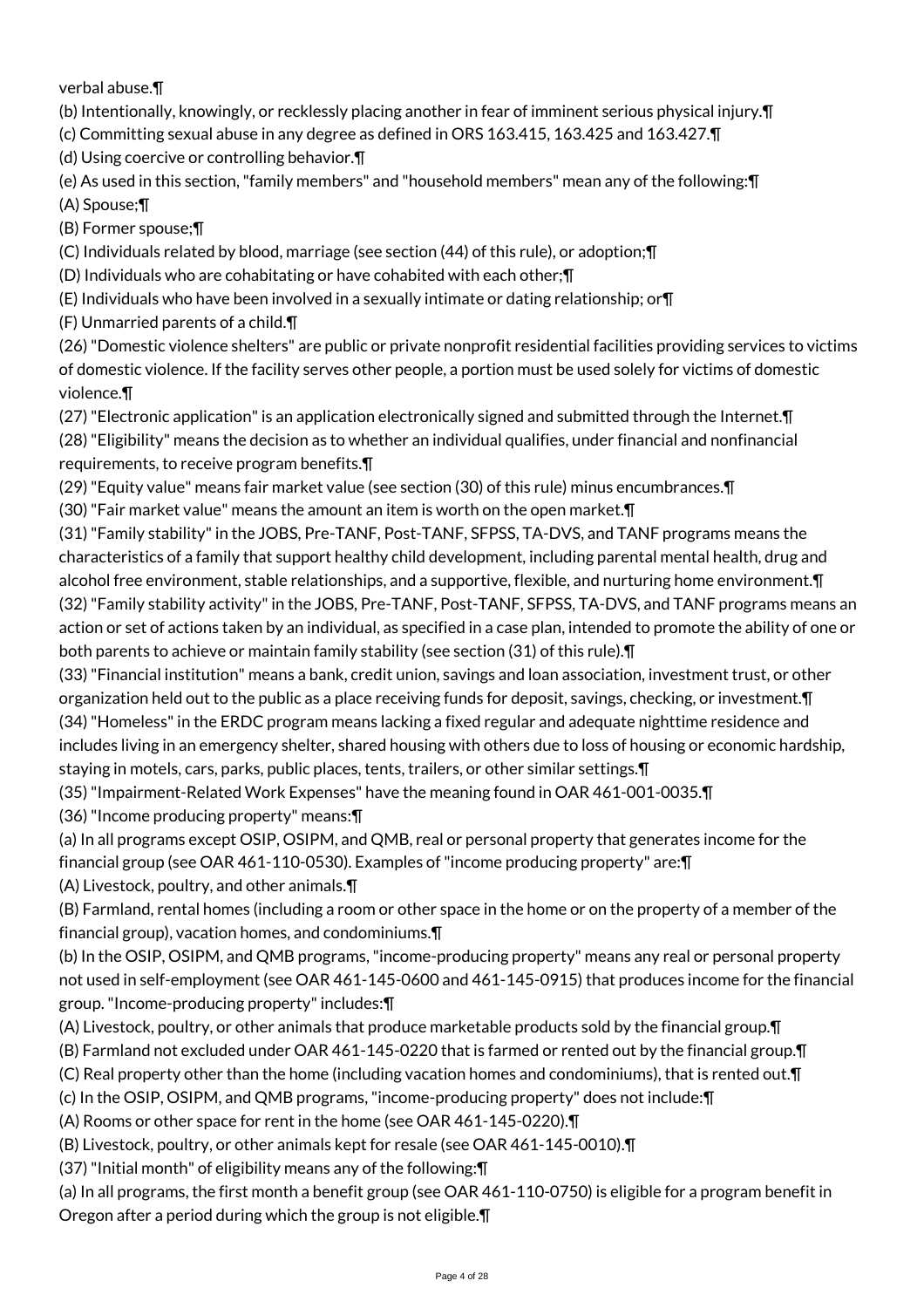(b) In all programs except the SNAP program, the first month a benefit group is eligible for a program benefit after there has been a break in the program benefit of at least one full calendar month. If benefits are suspended for one month, that is not considered a break.¶

(c) In the SNAP program:¶

(A) The first month for which the benefit group is certified following any period during which they were not certified to participate, except for migrant and seasonal farm workers (see OAR 461-001-0015).¶

(B) For migrant and seasonal farmworkers, the first month for which the benefit group is certified following any period of one month or more during which they were not certified to participate.¶

(d) For a new applicant to the OSIP or OSIPM program applying for care in a nonstandard living arrangement (see section (47) of this rule), for the purposes of calculating the correct divisor in OAR 461-140-0296, the month in which the individual would have been eligible had it not been for the disqualifying transfer of assets (see section (5) of this rule).¶

(e) For a current recipient of the OSIP or OSIPM program receiving or applying for care in a nonstandard living arrangement, for the purpose of calculating the correct divisor in OAR 461-140-0296, the later of the following:¶ (A) The month the disqualifying transfer occurred.¶

(B) The month of application for long-term care (see section (40) of this rule) services if the individual would have been eligible had it not been for the disqualifying transfer of assets.¶

(38) "In-kind income" means income in a form other than money (such as food, clothing, cars, furniture, and payments made to a third party).¶

(39) "Legally married" means a marriage uniting two individuals according to:¶

(a) The statutes of the state where the marriage occurred;¶

(b) Except in the SNAP program, the common law of the state in which the two individuals previously resided while meeting the requirements for common law marriage in that state; or¶

(c) The laws of a country in which the two individuals previously resided while meeting the requirements for legal or cultural marriage in that country.¶

(40) "Life estate" means the right to property limited to the lifetime of the individual holding it or the lifetime of some other individual. In general, a "life estate" enables the owner of the "life estate" to possess, use, and obtain profits from property during the lifetime of a designated individual while actual ownership of the property is held by another individual. A "life estate" is created when an individual owns property and then transfers ownership to another individual while retaining, for the rest of the individual's life, certain rights to that property. In addition, a "life estate" is established when a member of the financial group purchases a "life estate" interest in the home of another individual.¶

(41) "Lodger" means an individual, living with a Department client, who --¶

(a) Is not a member of the filing group (see OAR 461-110-0310) of the Department client; and¶

(b) Pays the filing group:¶

(A) In all programs except the OSIP, OSIPM, and QMB programs, for room and board.¶

(B) In the OSIP, OSIPM, and QMB programs, for room with or without board.¶

(42) "Long term care" means the system through which the Department provides a broad range of social and health services for extended periods of time to eligible adults who are aged, blind, or have disabilities. This includes nursing facilities and the Oregon State Hospital.¶

(43) "Lump-sum income" means earned or unearned income received too infrequently or irregularly to be reasonably anticipated, or received as a one-time payment. "Lump-sum income" includes but is not limited to: [ (a) Retroactive benefits covering more than one month, whether received in a single payment or several payments.¶

(b) Income from inheritance, gifts, winnings, and personal injury claims.¶

(c) Income received less frequently than annually.¶

(44) "Marriage" means the union of two individuals who are legally married (see section (39) of this rule).¶ (45) "Microenterprise" means a sole proprietorship, partnership, or family business with fewer than five

employees and capital needs no greater than \$35,000.¶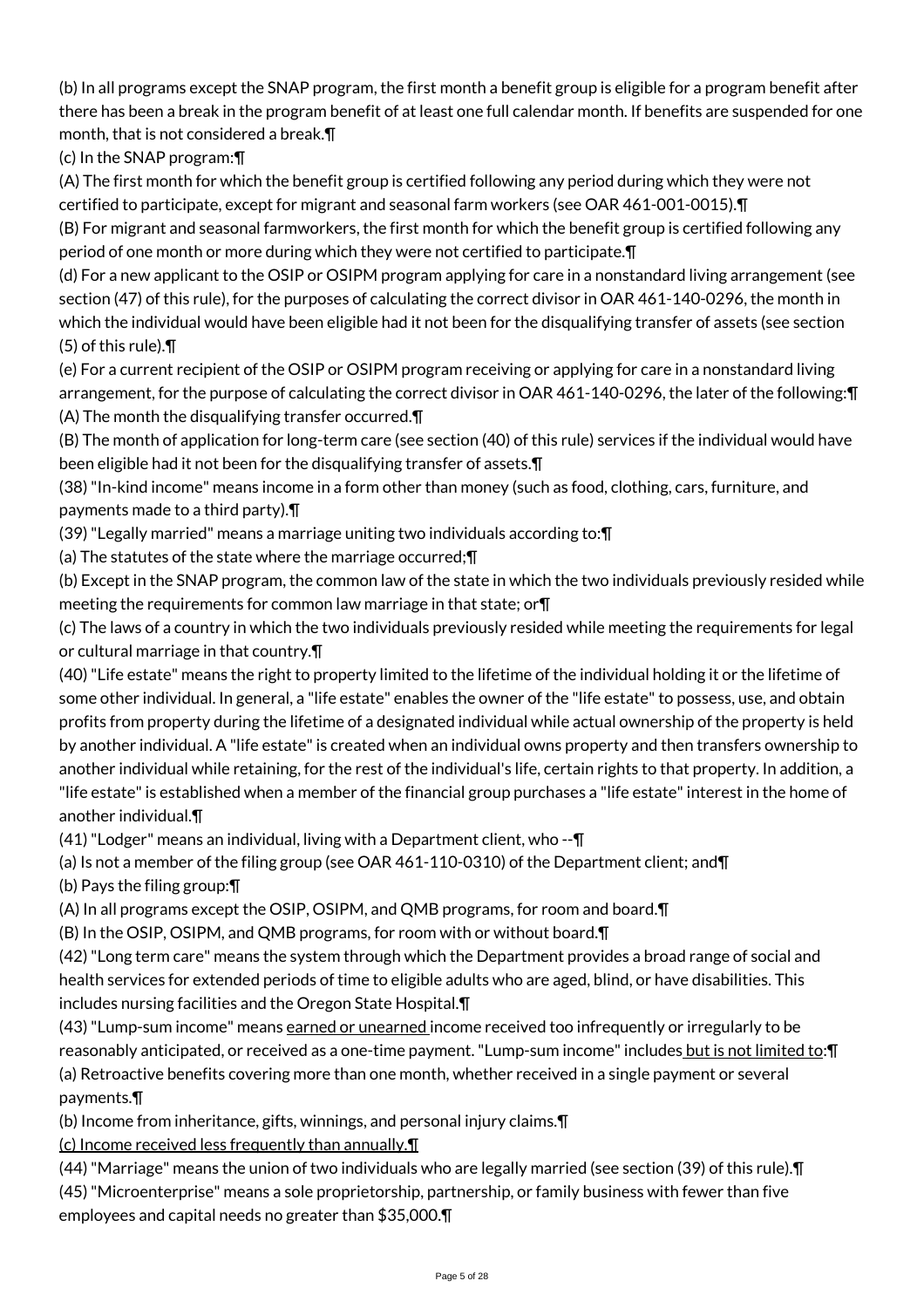(46) "Minor parent" in the ERDC and TANF programs means a parent under the age of 18.¶

(47) "Nonstandard living arrangement" is defined as follows:¶

(a) In the GA, OSIP, OSIPM, and QMB programs, an individual is considered to be in a "nonstandard living

arrangement" when the individual is applying for or receiving services in any of the following locations:¶

(A) A nursing facility in which the individual receives long-term care services paid with Medicaid funding, except this subsection does not apply to a Medicare client in a skilled-stay nursing facility.¶

(B) An intermediate care facility for individuals with intellectual disabilities (ICF/ID).¶

(C) A psychiatric institution, if the individual is not yet 21 years of age or has reached the age of 65.¶

(D) A community based care (see section (17) of this rule) setting, except a State Plan Personal Care (SPPC) setting is not considered a "nonstandard living arrangement".¶

(b) In all programs except GA, OSIP, OSIPM, and QMB, "nonstandard living arrangement" means each of the following locations:¶

(A) Foster care.¶

(B) Residential Care facility.¶

- (C) Drug or alcohol residential treatment facility.¶
- (D) Homeless or domestic violence shelter.¶
- (E) Lodging house if paying for room and board.¶

(F) Correctional facility.¶

(G) Medical institution.¶

(48) "OCCS" is the Office of Client and Community Services, part of the Medical Assistance Programs under the Oregon Health Authority responsible for OCCS medical program eligibility policy, community outreach, OCCS Medical Program eligibility determinations, and the OHA Customer Service Call Center.¶

(49) "OCCS Medical Programs" refers to programs for which eligibility policy can be found in OAR chapter 410, division 200, and includes CEC, CEM, MAA, MAF, EXT, OHP, Substitute Care, BCCTP, and MAGI Medicaid/CHIP programs, including:¶

(a) MAGI Adult;¶

(b) MAGI Child;¶

- (c) MAGI Parent or Other Caretaker Relative;¶
- (d) MAGI Pregnant Woman; and¶
- (e) MAGI CHIP.¶
- (50) "Ongoing month" means one of the following:¶

(a) For all programs except the SNAP program, any month following the initial month (see section (37) of this rule) of eligibility, if there is no break in the program benefit of one or more calendar months.¶

(b) For the SNAP program, any month in the certification period (see section (15) of this rule) following the initial month of eligibility.¶

(51) "Parent" for all programs except JPI (see OAR 461-135-1260) and the SNAP program means the biological or legal mother or father of an individual or unborn. For JPI and the SNAP program, "parent" means the biological or legal mother or father of an individual.¶

(a) If the mother lives with a male and either she or the male claims that he is the father of the child or unborn, and no one else claims to be the father, he is treated as the father even if paternity has not been legally established.¶

(b) A stepparent relationship exists if:¶

(A) The individual is legally married to the child's biological or adoptive parent; and¶

(B) The marriage has not been terminated by legal separation, divorce, or death.¶

(c) A legal adoption erases all prior legal and blood relationships and establishes the adoptive parent as the legal parent. However, the biological parent is also considered a "parent" if both of the following are true:¶

(A) The child lives with the biological parent; and¶

(B) The legal parent has given up care, control, and supervision of the child.¶

(52) "Payment month" means, for all programs except EA, the calendar month for which benefits are issued.¶

(53) "Payment period" means, for EA, the 30-day period starting with the date the first payment is issued and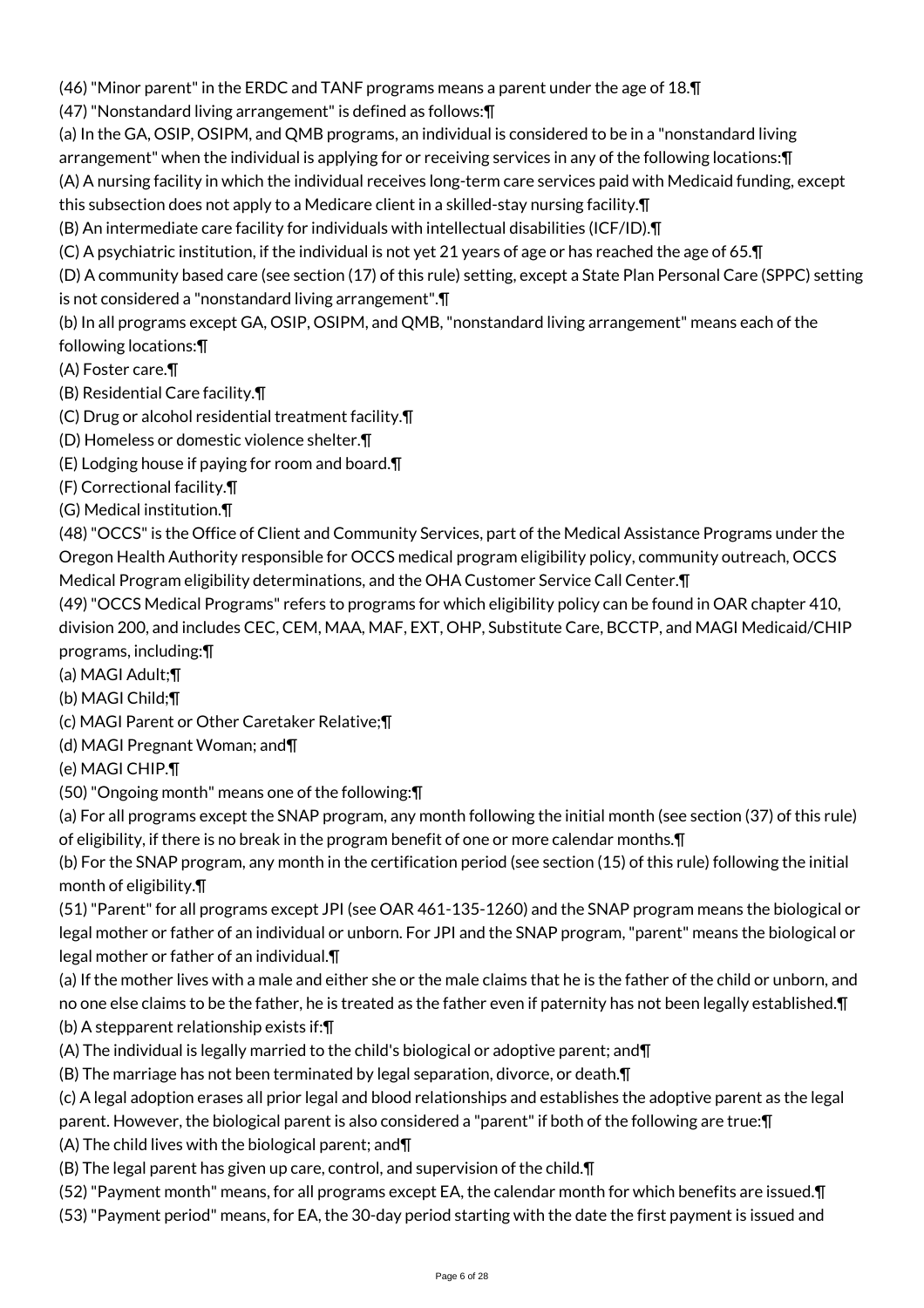ending on the 30th day after the date the payment is issued.¶

(54) "Periodic income" means income received on a regular basis less often than monthly.¶

(55) "Primary person" for all programs except the SNAP program, means the filing group member who is responsible for providing information necessary to determine eligibility and calculate benefits. The "primary person" for individual programs is as follows:¶

(a) In the TANF program, the parent or caretaker relative.¶

(b) In the ERDC program, the caretaker.¶

(c) In the SNAP program, see OAR 461-001-0015.¶

(d) In the GA, OSIP, OSIPM, QMB, REF, and REFM programs, the client or client's spouse.¶

(56) "Qualified Partnership Policy" means a long-term care insurance policy meeting the requirements of OAR 836-052-0531 that was either:¶

(a) Issued while the individual was a resident in Oregon on January 1, 2008 or later; or¶

(b) Issued in another state while the individual was a resident of that state on or after the effective date of that state's federally approved State Plan Amendment to issue qualified partnership policies.¶

(57) "Real property" means land, buildings, and whatever is erected on or affixed to the land and taxed as "real property".¶

(58) "Reimbursement" means money or in-kind compensation provided specifically for an identified expense.¶ (59) "Safe homes" mean private homes that provide a few nights lodging to victims of domestic violence. The

homes must be recognized as such by the local domestic violence agency, such as crisis hot lines and shelters.¶ (60) "Shelter costs" mean, in all programs except the SNAP program, housing costs (rent or mortgage payments, property taxes) and utility costs, not including cable TV or non-basic telephone charges. In the SNAP program, see OAR 461-160-0420.¶

(61) "Shelter in kind" means an agency or individual outside the financial group provides the shelter of the financial group, or makes a payment to a third party for some or all of the shelter costs (see section (60) of this rule) of the financial group. "Shelter-in-kind" does not include temporary shelter provided by a domestic violence shelter, homeless shelter, or residential alcohol and drug treatment facilities or situations where no shelter is being provided, such as sleeping in a doorway, park, or bus station.¶

(62) "Sibling" means the brother or sister of an individual. "Blood related" means they share at least one biological or adoptive parent. "Step" means they are not related by blood, but are related by the marriage of their parents.¶ (63) "Spousal support" means income paid (voluntarily, per court order, or per administrative order) by a separated or divorced spouse to a member of the financial group.¶

(64) "Spouse" means an individual who is legally married to another individual.¶

(65) "Stable income" means income that is the same amount each time it is received.¶

(66) "Standard living arrangement" means a location that does not qualify as a nonstandard living arrangement.¶

(67) "Teen parent" means, in the JOBS, REF, REFM, and TANF programs, a parent who is the age of 18 or 19.¶

(68) "Timely continuing benefit decision notice" means a decision notice that informs the individual of the right to continued benefits and is mailed no later than the time requirements in OAR 461-175-0050.¶

(69) "Trust funds" mean money, securities, or similar property held by an individual or institution for the benefit of another individual.¶

(70) "USDA meal reimbursements" mean cash reimbursements made by the Oregon Department of Education for family day-care providers who serve snacks and meals to children in their care.¶

(71) "Variable income" means earned or unearned income that is not always received in the same amount each month.

Statutory/Other Authority: ORS 329A.500, 409.050, 411.060, 411.070, 411.404, 411.706, 411.816, 412.006, 412.014, 412.049, 413.085, 414.685

Statutes/Other Implemented: ORS 329A.500, 409.010, 409.050, 411.060, 411.070, 411.404, 411.816, 411.837, 412.001, 412.006, 412.014, 412.049, 413.085, 414.685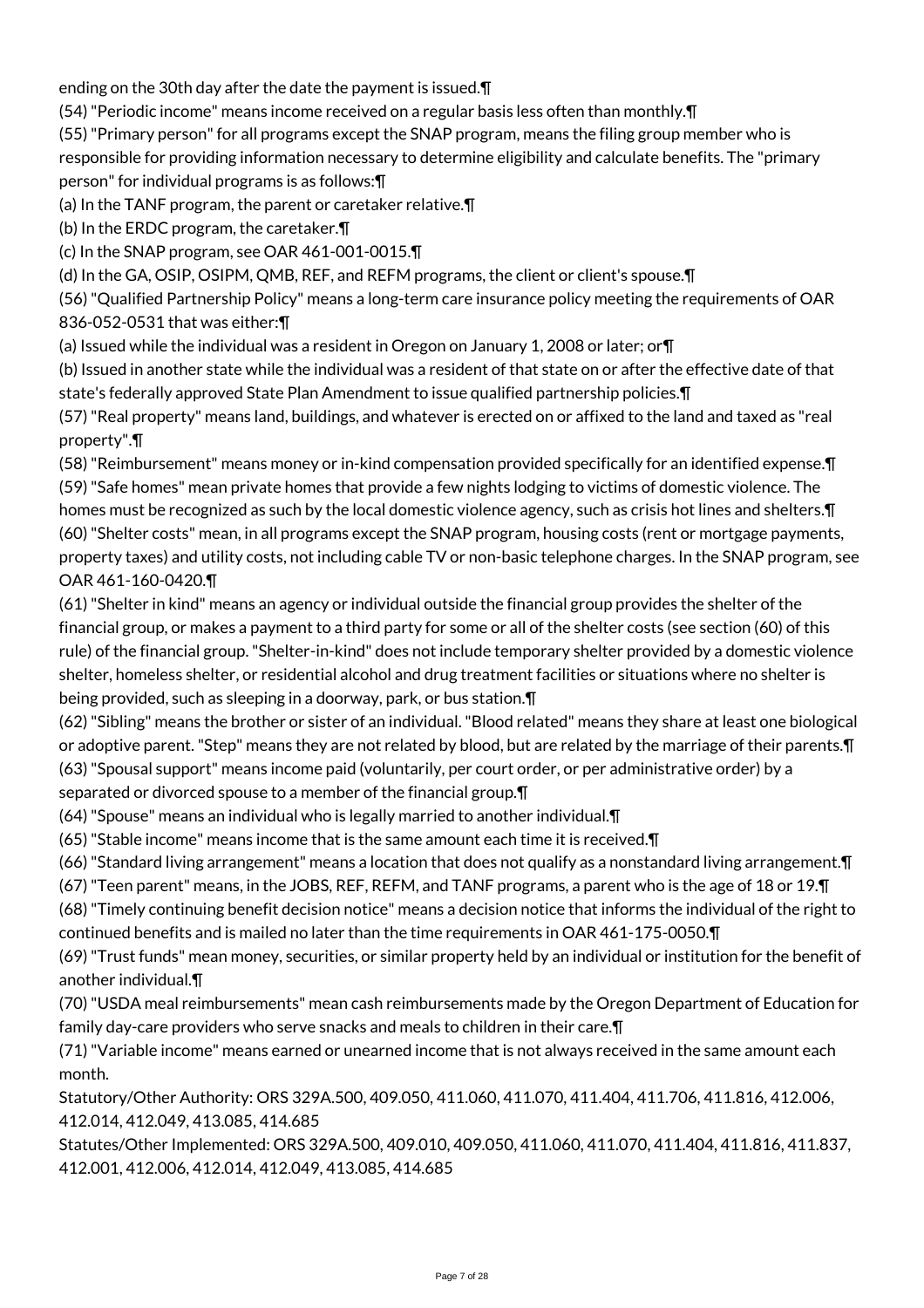#### NOTICE FILED DATE: 01/17/2019

RULE SUMMARY: OAR 461-115-0230 about interview requirements is being amended to remove the interview requirement for SSI eligible individuals (receiving SSI or in 1619b status) at initial application in the OSIPM program, unless requesting service, and at annual redetermination. These changes align with Integrated Eligibility.

CHANGES TO RULE:

461-115-0230 Interviews ¶

(1) In the REF, REFM, and TANF programs, the Department may conduct a required face-to-face interview by telephone or home visit if an authorized representative (see OAR 461-001-0000 and 461-115-0090) has not been appointed, and participating in a face-to-face interview is a hardship (see section (2) of this rule) for the household.¶

(2) For the purposes of this rule, "hardship" includes, but is not limited to:¶

(a) Care of a household member;¶

(b) An individual's age, disability (see OAR 461-001-0000), or illness;¶

(c) A commute of more than two hours from the individual's residence to the nearest branch office (see OAR 461- 001-0000);¶

(d) A conflict between the individual's work or training schedule and the business hours of the branch office; and¶

(e) Transportation difficulties due to prolonged severe weather or financial hardship.¶

(3) In the SNAP program:¶

(a) An interview must be scheduled so that the filing group (see OAR 461-110-0370) has at least ten days to provide any needed verification before the deadline under OAR 461-115-0210.¶

(b) A face-to-face interview must be granted at the applicant's request.¶

(c) When an applicant misses the first scheduled interview appointment, the Department must inform the applicant by regular mail of the missed interview.¶

(d) An applicant who fails to attend a scheduled interview must contact the Department no later than 30 days following the filing date (OAR 461-115-0040) to be eligible for benefits.¶

(e) An adult (see OAR 461-001-0015) in the filing group or the authorized representative of the filing group is interviewed once every 12 months.¶

(4) In the ERDC program:¶

(a) Except as provided otherwise in subsection (c) of this section, an interview with an adult in the filing group (see OAR 461-110-0350) or the authorized representative of the filing group is required to process an initial

application and a renewal of benefits.¶

(b) A phone interview is preferred; however, a face-to-face interview must be granted at the applicant's request.¶ (c) An interview is not required when the Department has implemented the Child Care Reservation List and it is determined that a decision notice of ineligibility will be sent under OAR 461-115-0016.¶

(5) In the OSIPM and QMB programs, the Department must complete an interview face-to-face in the branch office, by telephone, or during a home visit with at least one applicant who is 18 years of age or older or an

applicant's authorized representative:¶

(a) At initial application.¶

(b) I; except in the OSIPM program, atfor individuals who are not requesting services, and are receiving SSI or are in 1619(b) status.¶

(b) At annual redetermination, except:¶

(A) In the OSIPM program, individuals who are receiving SSI or are in 1619(b) status.¶

(eB) In the QMB program, no interview is required at redetermination (except QMB-DW), if eligibility may be determined by use of electronic information.¶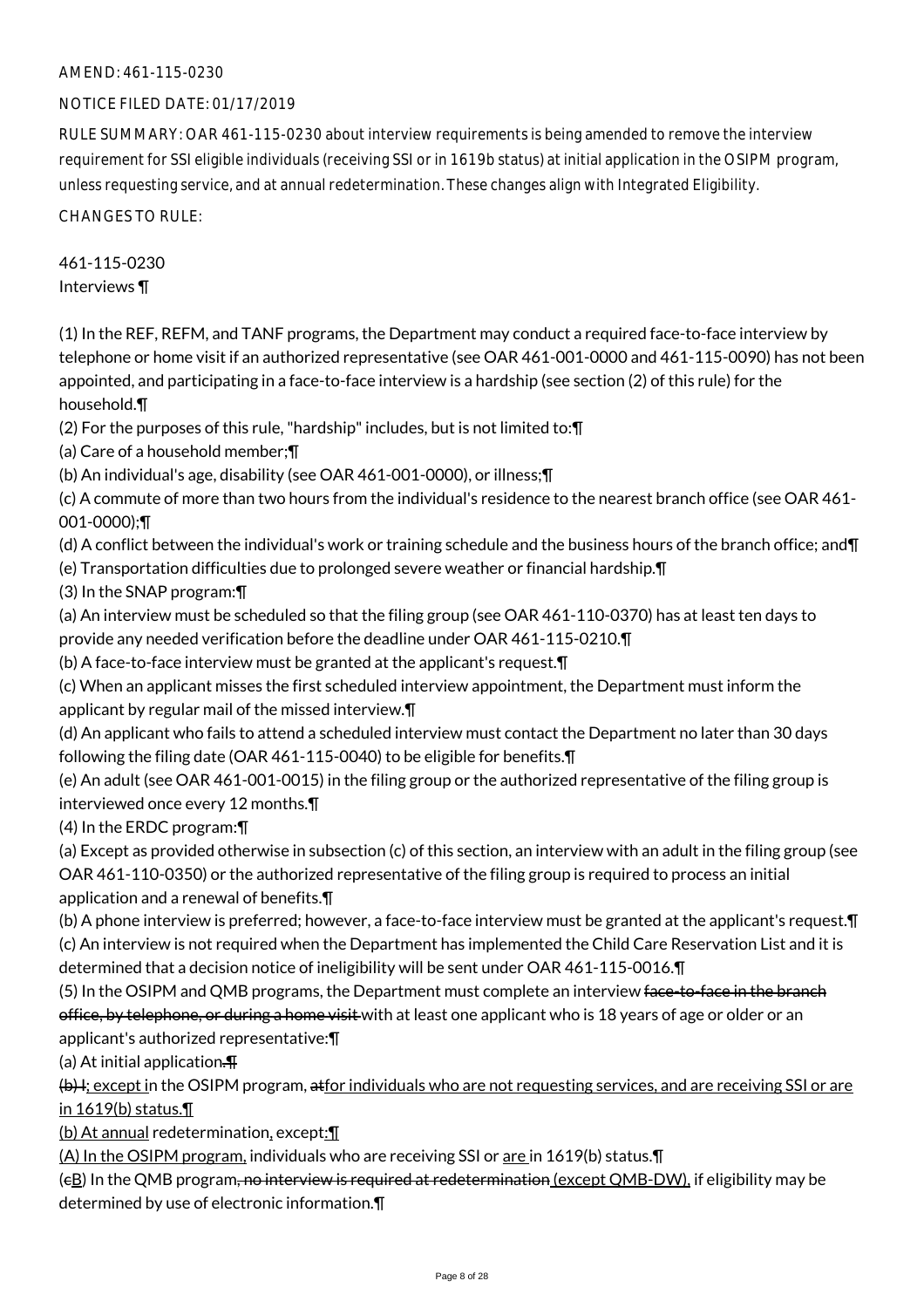(6) In the REF and REFM programs, a face-to-face interview is required.¶

(7) In the TA-DVS program, the Department will conduct a required face-to-face interview with the victim, unless there is a safety concern related to the domestic violence (see OAR 461-001-0000) situation or there is a hardship. An interview due to safety concern or hardship may be completed via phone, home visit, or offsite appointment.

Statutory/Other Authority: ORS 409.050, 411.060, 411.404, 411.706, 411.816, 412.049, 414.826, 414.839, ORS 409.050

Statutes/Other Implemented: ORS 409.010, 409.050, 411.060, 411.070, 411.404, 411.706, 411.816, 412.049, 414.025, 414.231, 414.826, 414.839, 411.117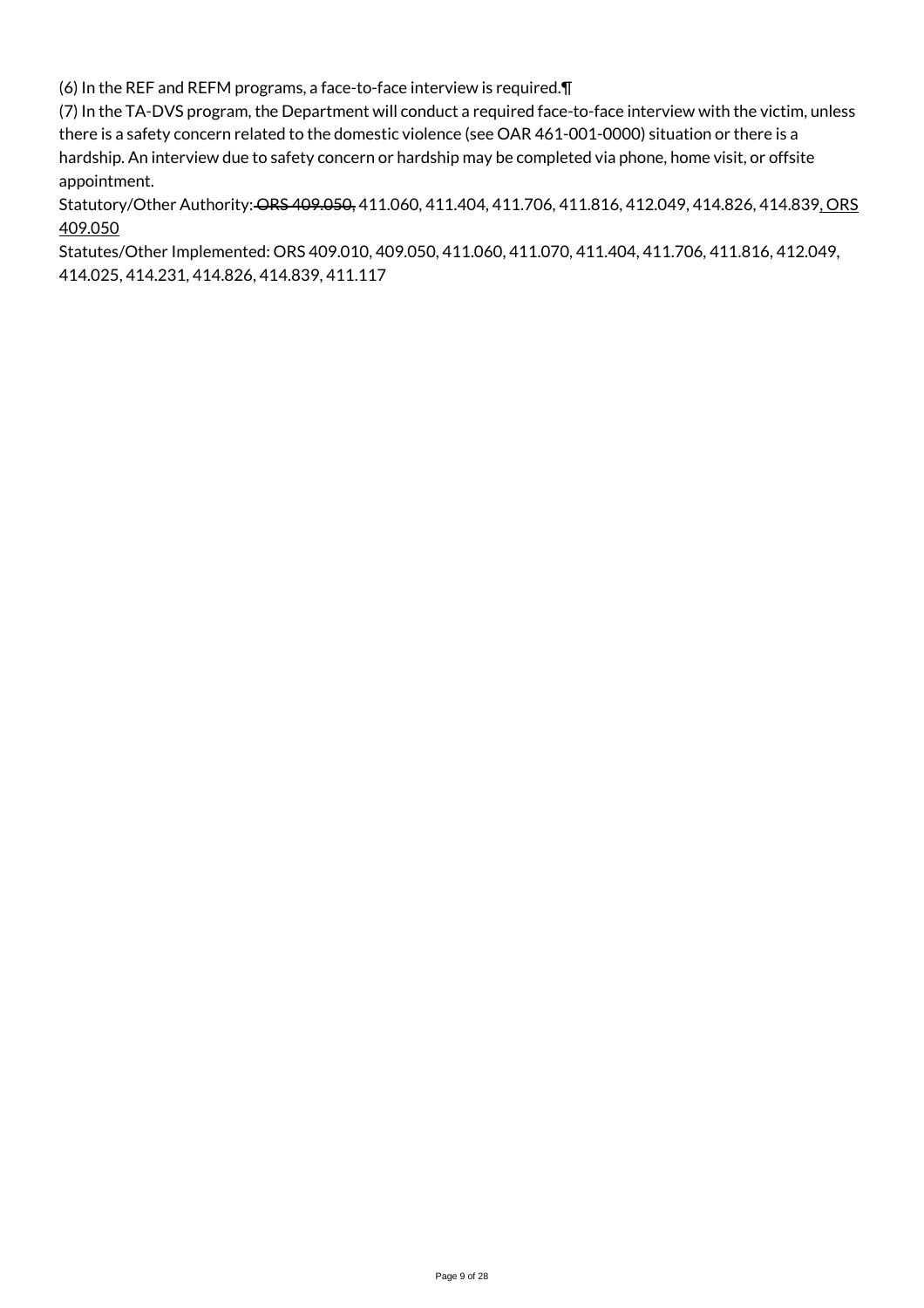#### NOTICE FILED DATE: 01/17/2019

RULE SUMMARY: OAR 461-135-0834 about the delivery of required notices to the Estate Administration Unit is being amended to direct a trustee of a "special needs" or "payback" trust to mail notice of termination of a trust to the Estate Administration Unit at an address designated in this rule, and clarify that other notices that the rule already requires to be sent to the Department must be sent to the Estate Administration Unit at the address in this rule. These changes help assure that required notices are sent to the right location, and that the Department is sent notices following the termination of "special needs" or "payback" trusts, required to reimburse the Medicaid programs.

CHANGES TO RULE:

461-135-0834

Delivery of Required Notices to the Estate Administration Unit ¶

(1) A person required by ORS 93.268, 113.038, 113.145, 114.525, 115.003, 116.093, or 130.370 to send notice to the Department of Human Services or Oregon Health Authority must send or deliver the notice to the Estate Administration Unit, Office of Payment Accuracy and Recovery, Department of Human Services at the address in section (4) of this rule.¶ (2) If a claim submitted by the Estate Administration Unit is disallowed, the notice of the disallowance, required by ORS 114.540, 115.135, or 130.400, shall be mailed to the Estate Administration Unit at the address in section (4) of this rule, unless the claim directs that the notice of disallowance be mailed to a person or entity other than the Estate Administration Unit.¶ (3) A trustee of a trust established under 42 USC **1396p(d)(4)** shall mail notice of any termination of the trust or account in a master trust to the address in section (4) of this rule.¶ (4) The mailing address for the Estate Administration Unit is:¶ Estate Administration Unit¶ , PO Box 14021¶ , Salem OR 97309-5024. Statutory/Other Authority: ORS 410.07009.050, 411.060, 411.070, 413.085, 414.685 Statutes/Other Implemented: ORS 93.268, 113.145, 114.525, 130.37015.003, 115.135, 116.093, 130.370, 130.400, 409.010, 411.708, 411.795, 416.350, 42 USC 1396p, 113.038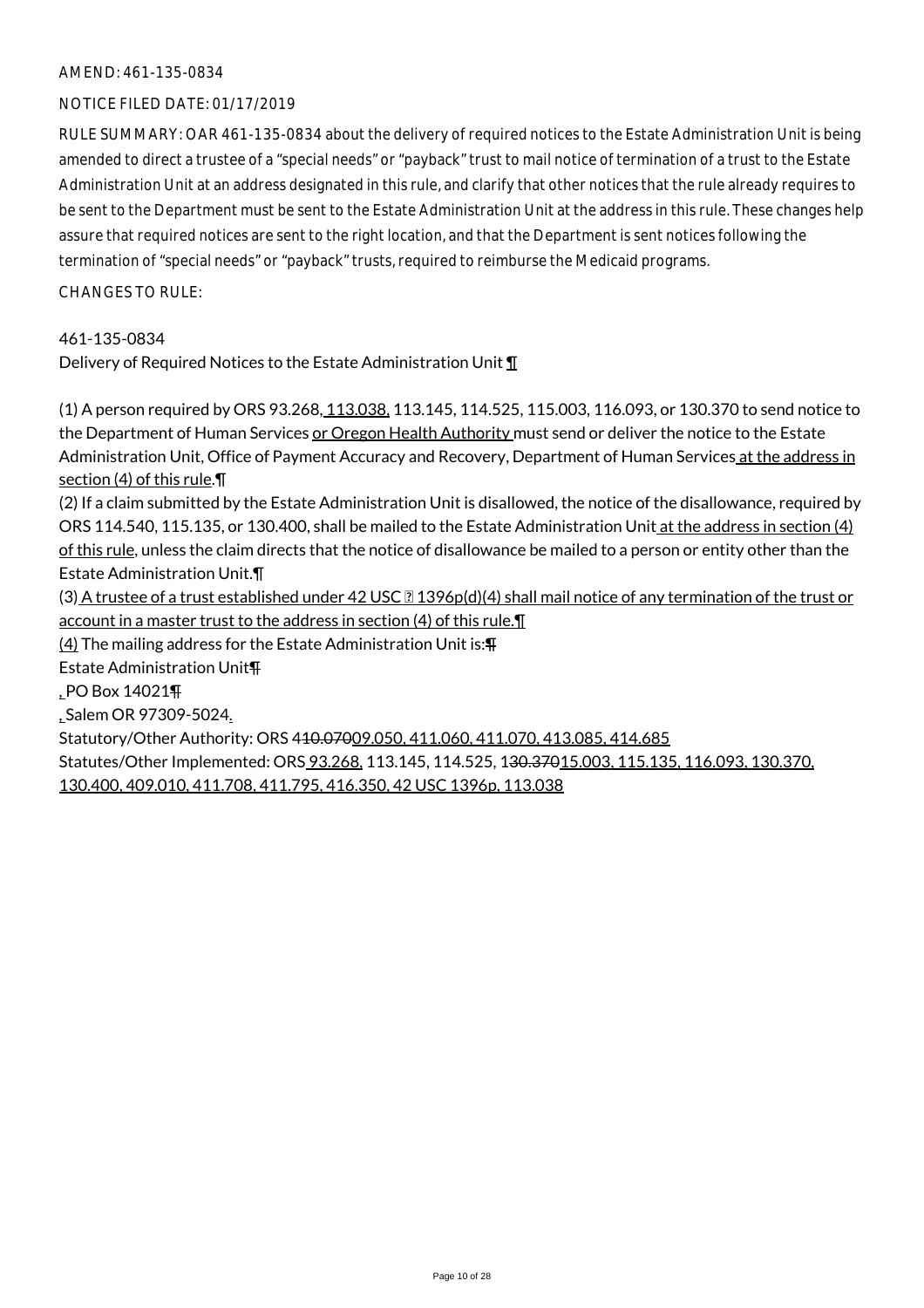#### NOTICE FILED DATE: 01/17/2019

RULE SUMMARY: OAR 461-135-0950 about eligibility for inmates and residents of public institutions is being amended to establish that individuals 65 and older do not have to meet level of care requirements to qualify for non-MAGI Medicaid while residing in the Oregon State Hospital. This amendment aligns the rule with federal policy.

CHANGES TO RULE:

#### 461-135-0950

Eligibility for Inmates and Residents of Public Institutions ¶

(1) This rule sets out additional restrictions on the eligibility of inmates and residents of state hospitals for programs covered by Chapter 461 of the Oregon Administrative Rules.¶

(2) Definition of an "inmate".¶

(a) An inmate is an individual living in a public institution (see section (3) of this rule) who is:¶

(A) Confined involuntarily in a local, state or federal prison, jail, detention facility, or other penal facility, including an individual being held involuntarily in a detention center awaiting trial or an individual serving a sentence for a criminal offense;¶

(B) Residing involuntarily in a facility under a contract between the facility and a public institution where, under the terms of the contract, the facility is a public institution;¶

(C) Residing involuntarily in a facility that is under governmental control;¶

(D) Receiving care as an outpatient while residing involuntarily in a public institution; or¶

(E) In the OSIPM and QMB programs, released from the public institution during a temporary period of

hospitalization in a medical institution outside of the correctional facility.¶

(b) An individual is not considered an inmate when:¶

(A) The individual is released on parole, probation, or post-prison supervision;¶

(B) The individual is on home- or work-release, unless the individual is required to report to a public institution for an overnight stay;¶

(C) The individual is staying voluntarily in a detention center, jail, or county penal facility after his or her case has been adjudicated and while other living arrangements are being made for the individual; or¶

(D) The individual is in a public institution pending other arrangements as defined in 42 CFR 435.1010.¶

(3) A "public institution" is any of the following:¶

(a) A state hospital (see ORS 162.135).¶

(b) A local correctional facility (see ORS 169.005): a jail or prison for the reception and confinement of prisoners that is provided, maintained and operated by a county or city and holds individuals for more than 36 hours.¶ (c) A Department of Corrections institution (see ORS 421.005): a facility used for the incarceration of individuals sentenced to the custody of the Department of Corrections, including a satellite, camp, or branch of a facility.¶

(d) A youth correction facility (see ORS 162.135):¶

(A) A facility used for the confinement of youth offenders and other individuals placed in the legal or physical custody of the youth authority, including a secure regional youth facility, a regional accountability camp, a residential academy and satellite, and camps and branches of those facilities; or¶

(B) A facility established under ORS 419A.010 to 419A.020 and 419A.050 to 419A.063 for the detention of children, wards, youth, or youth offenders pursuant to a judicial commitment or order.¶

(4) Definition of serious mental illness. An individual has a serious mental illness if the individual has been diagnosed by a psychiatrist, a licensed clinical psychologist or a certified non-medical examiner as having dementia, schizophrenia, bipolar disorder, major depression or other affective disorder or psychotic mental disorder other than a substance abuse disorder and other than a disorder that is caused primarily by substance abuse.¶

(5) An individual who resides in a state hospital (see subsection (3)(a) of this rule) meets the definition of a serious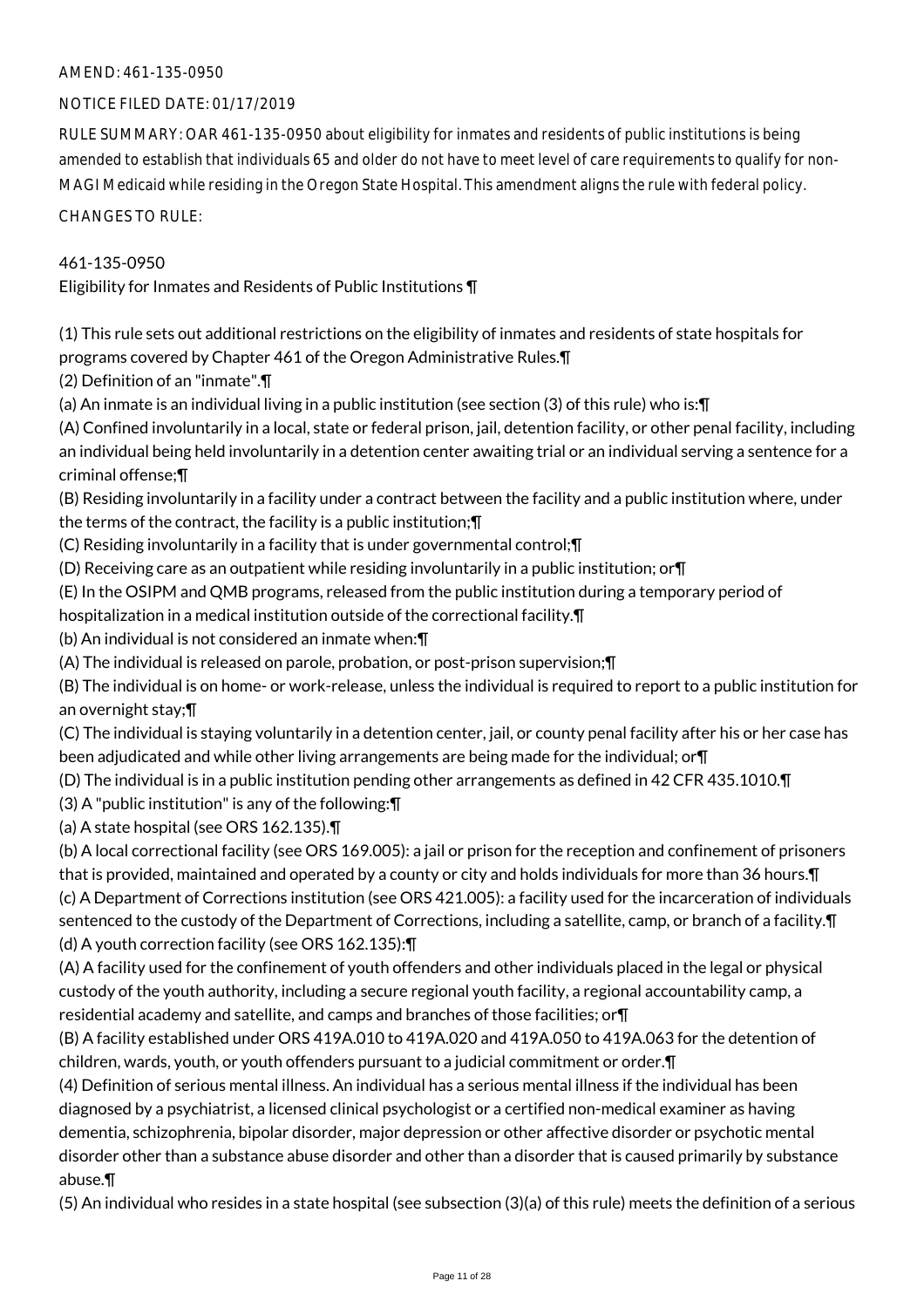mental illness (see section (4) of this rule), and applies for medical assistance between 90 and 120 days prior to the expected date of the person's release from the state hospital may be found eligible for medical assistance. If the individual is determined to be eligible, the effective date of the individual's medical assistance is the date the individual is released from the institution.¶

(6) In the OSIPM and QMB programs, except as provided for in section (7) of this rule, an individual who is at least 21 years of age and less than 65 years of age who becomes a resident of a state hospital has medical benefits suspended. When an individual with suspended medical benefits is no longer a resident of the state hospital, or when the individual is admitted to a medical institution outside of the state hospital for a period of hospitalization, medical benefits are reinstated effective the first day the individual is no longer a resident, if the individual continues to meet eligibility for the medical program.¶

(7) An individual residing in a state hospital may be eligible for OSIPM and QMB program benefits if the individual :¶

(a) Receives services on a certified ward;¶

(b) R meets the requirements of one of the following subsections:¶

(a) The individual is 65 years of age or older.¶

(b) The individual receives a Certificate of Need for Services from the State-authorized agency; and  $\Pi$ 

 $(e)$  M meets one of the following:  $\P$ 

 $(A)$  Is 65 years of age or older;  $\P$ 

 $(B)$  I The individual is under 21 years of age; or  $\P$ 

(EB) IThe individual is 21 years of age, and the individual was receiving services in a certified ward received a Certificate of Need for Services from the State-authorized agency, and received those services immediately before reaching age 21. Except as provided for in <del>paragraphsubsection</del> (Aa) of this subsection, eligibility ends at age 22.¶

(8) For all programs covered under chapter 461 of the Oregon Administrative Rules:¶

(a) Except as provided otherwise in this rule, an inmate (see section (2) of this rule) of a public institution is not eligible for benefits.¶

(b) If a pregnant woman receiving medical assistance through the OSIPM program becomes an inmate of a public institution, her medical benefits are suspended. When the Department is informed the woman is no longer an inmate, her medical benefits are reinstated - effective on the first day she is no longer an inmate - if she is still in her protected period of eligibility under OAR 461-135-0010.¶

(c) If an individual receiving medical assistance through the OSIPM or QMB programs becomes an inmate of a correctional facility, medical benefits are suspended during the incarceration period.¶

(d) In the OSIPM and QMB programs, when the Department is notified that an individual with suspended benefits has been released or has been admitted to a hospital outside of the public institution for a period of hospitalization, medical benefits are reinstated effective the first day the client is no longer an inmate if both of

the following are true:¶

(A) The client continues to meet eligibility for the medical program; and¶

(B) The notification takes place within ten calendar days of the release, or the notification takes place more than ten calendar days from the release date and there is good cause for the late reporting.¶

(9) In the GA and SNAP programs, in addition to the other provisions of this rule, an inmate released from a public institution on home arrest, and required to wear an electronic device to monitor his or her activity, is ineligible for benefits if the correctional agency provides room and board to the individual.¶

(10) In the GA program, when an individual becomes an inmate of a public institution:¶

(a) Benefits may continue for the two calendar months following the month the Department is notified of the incarceration, if the individual will be released before the end of the second calendar month and the housing arrangement is still available.¶

(b) If the individual will be released after the end of the second calendar month following the month of notification, or if the release date is not known, benefits will be closed effective the end of the notice period (see OAR 461- 175-0050) for a timely continuing benefit decision notice (see OAR 461-001-0000).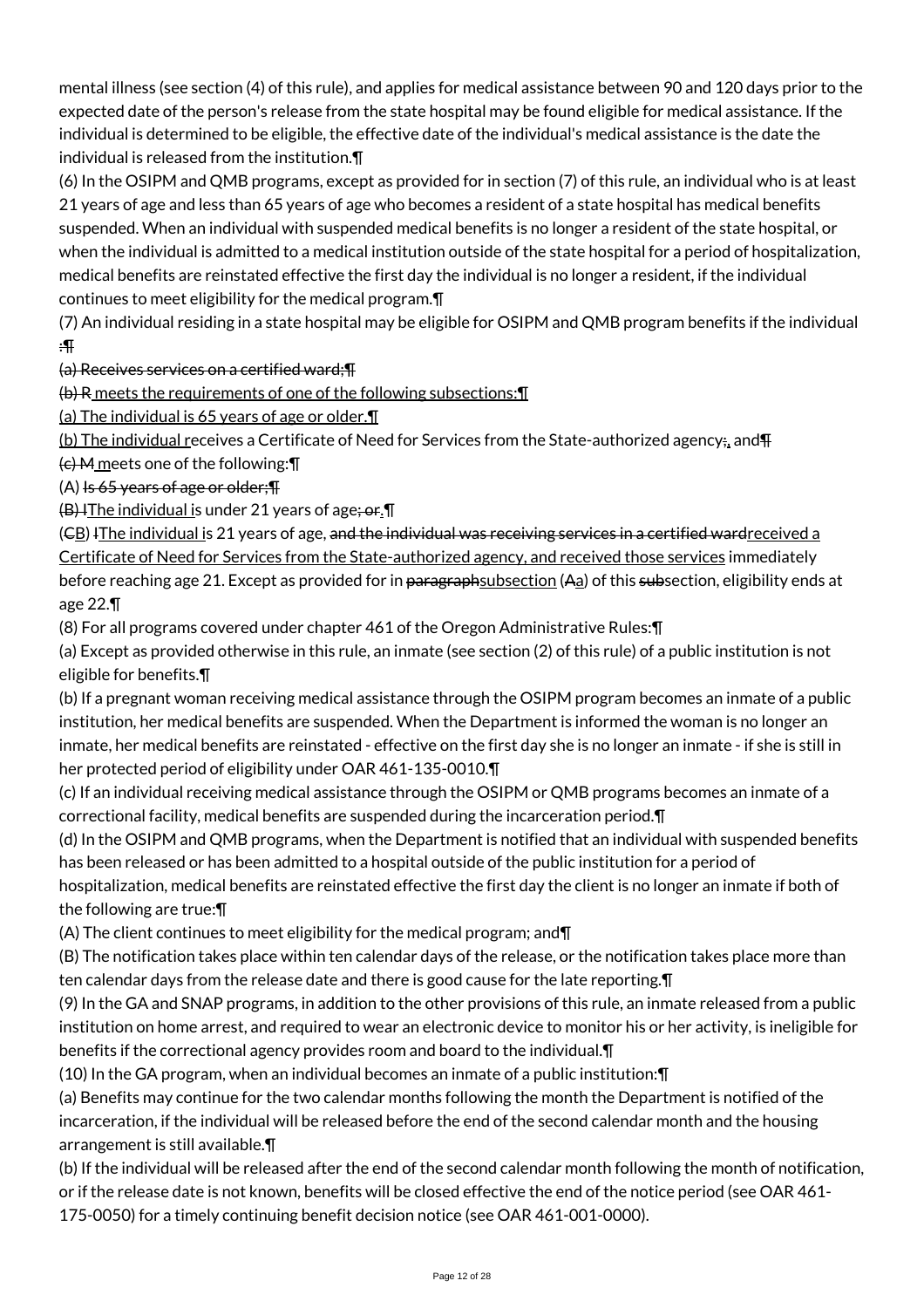Statutory/Other Authority: ORS 409.050, 411.060, 411.070, 411.404, 411.816, ORS 409.050, 412.049, 413.085, 414.685, 412.014 Statutes/Other Implemented: ORS 409.010, 411.060, 411.070, 411.404, 411.447, 411.816, 412.014, 412.049, 414.426, 42 CFR 435.1009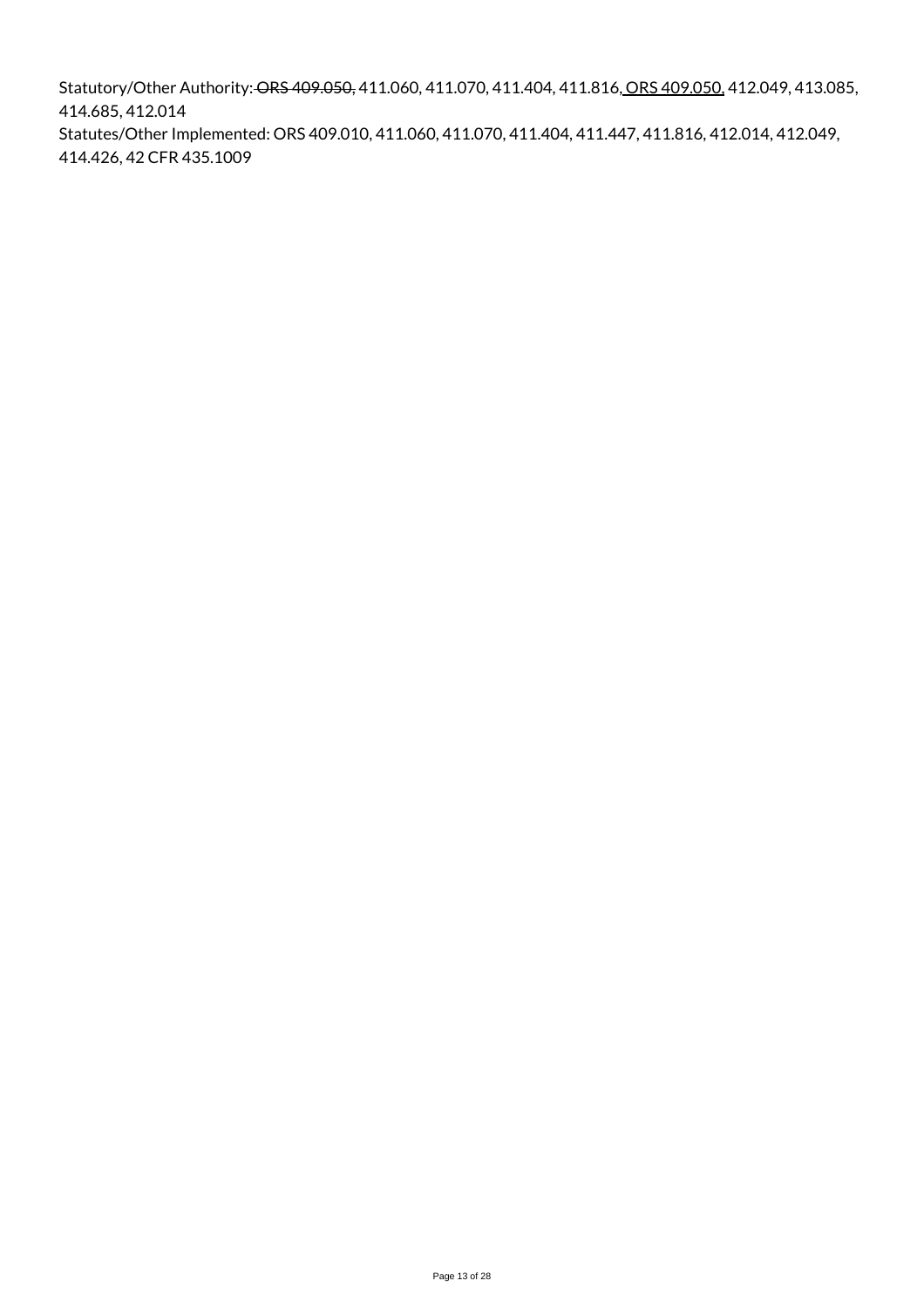#### NOTICE FILED DATE: 01/17/2019

RULE SUMMARY: OAR 461-140-0220 about determining if a transfer of an asset is disqualifying is being amended to reverse a rule amendment effective January 1, 2018 under which ongoing service clients may transfer assets in the amount of the current exclusion allowed under OAR 461-160-0855. Under this amendment, individuals may transfer assets in the amount of the original qualified partnership policies (QPP) amount without serving a penalty. This amendment aligns the rule with Integrated Eligibility. This rule is also being amended to remain consistent with changes to OAR 461-145-0390.

CHANGES TO RULE:

#### 461-140-0220

Determining if a Transfer of an Asset is Disqualifying ¶

A transfer of an asset is not disqualifying if the requirements of OAR 461-140-0242 or one of the following sections are met:¶

(1) The asset was excluded as personal belongings as described in OAR 461-145-0390.¶

(2) The asset was sold or traded for compensation equal to or greater than fair market value.¶

(3) The asset was transferred between members of the same financial group, including members who are ineligible aliens or disqualified people.¶

(4) The transfer settled a legally enforceable claim against the asset or client.¶

(5) The amount of the resource was equal to or less than the following amounts excluded under OAR 461-160- 0855 due to payments received under a qualified partnership policy (see OAR 461-001-0000):¶

(a) For new applicants, the amount that the Department determines can beamount that was excluded at the initial month (see OAR 461-001-0000) of eligibility (seeunder OAR 461-001-0000).

(b) For ongoing recipients, the amount of the current exclusion allowed under OAR 461-160-0855(2180-0855 due to payments received under a qualified partnership policy (see OAR 461-001-0000).¶

(6) In all programs except the OSIP and OSIPM programs, a court ordered the transfer.¶

(7) In the OSIP and OSIPM programs, a court ordered the transfer and:¶

(a) The transfer occurs more than 36 months or 60 months before the date of request (see OAR 461-115-0030), whichever is applicable under OAR 461-140-0210(5); or¶

(b) There is an institutionalized spouse, and, after performing the calculations required in OAR 461-160-0580(2), the amount of resources allocated to a community spouse does not exceed the largest of the four amounts set forth in OAR 461-160-0580(2)(f).¶

(8) The client was a victim of fraud, misrepresentation, or coercion, and legal steps have been taken to recover the asset.¶

(9) In the OSIP and OSIPM programs, for a client in a nonstandard living arrangement (see OAR 461-001-0000), the asset is an annuity purchased on or before December 31, 2005, the client or the spouse of the client is the annuitant, and the entire amount of principal and earned interest is paid in equal installments during the actuarial life expectancy of the annuitant. For purposes of this section, the actuarial life expectancy is established by the Period Life Table of the Office of the Chief Actuary of the Social Security Administration.¶

(10) In the OSIP and OSIPM programs, the client is in a standard living arrangement (see OAR 461-001-0000).¶ (11) In the OSIP and OSIPM programs, for a client in a nonstandard living arrangement (see OAR 461-001- 0000):¶

(a) The asset is an annuity purchased from January 1, 2006 through June 30, 2006, and the client or the spouse of the client is the annuitant.¶

(b) The asset is an annuity purchased on or after July 1, 2006, and the annuity meets the requirements of OAR 461-145-0022(10).

Statutory/Other Authority: 411.070, 411.404, 411.816, 412.049, 413.085, 414.042, 414.685, ORS 409.050,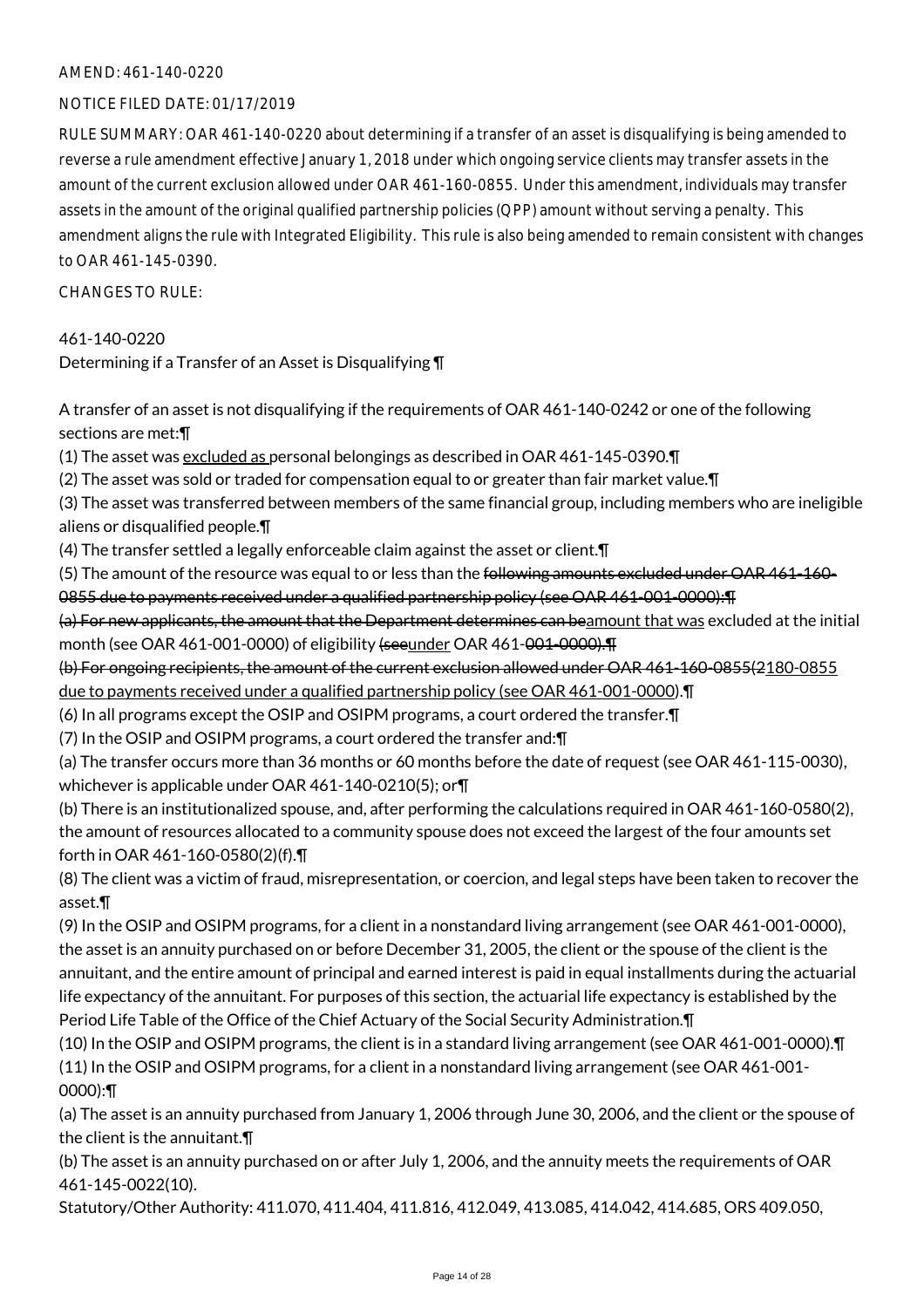410.070, 411.060 Statutes/Other Implemented: ORS 409.010, 410.070, 411.060, 411.070, 411.404, 411.708, 411.816, 412.049, 414.02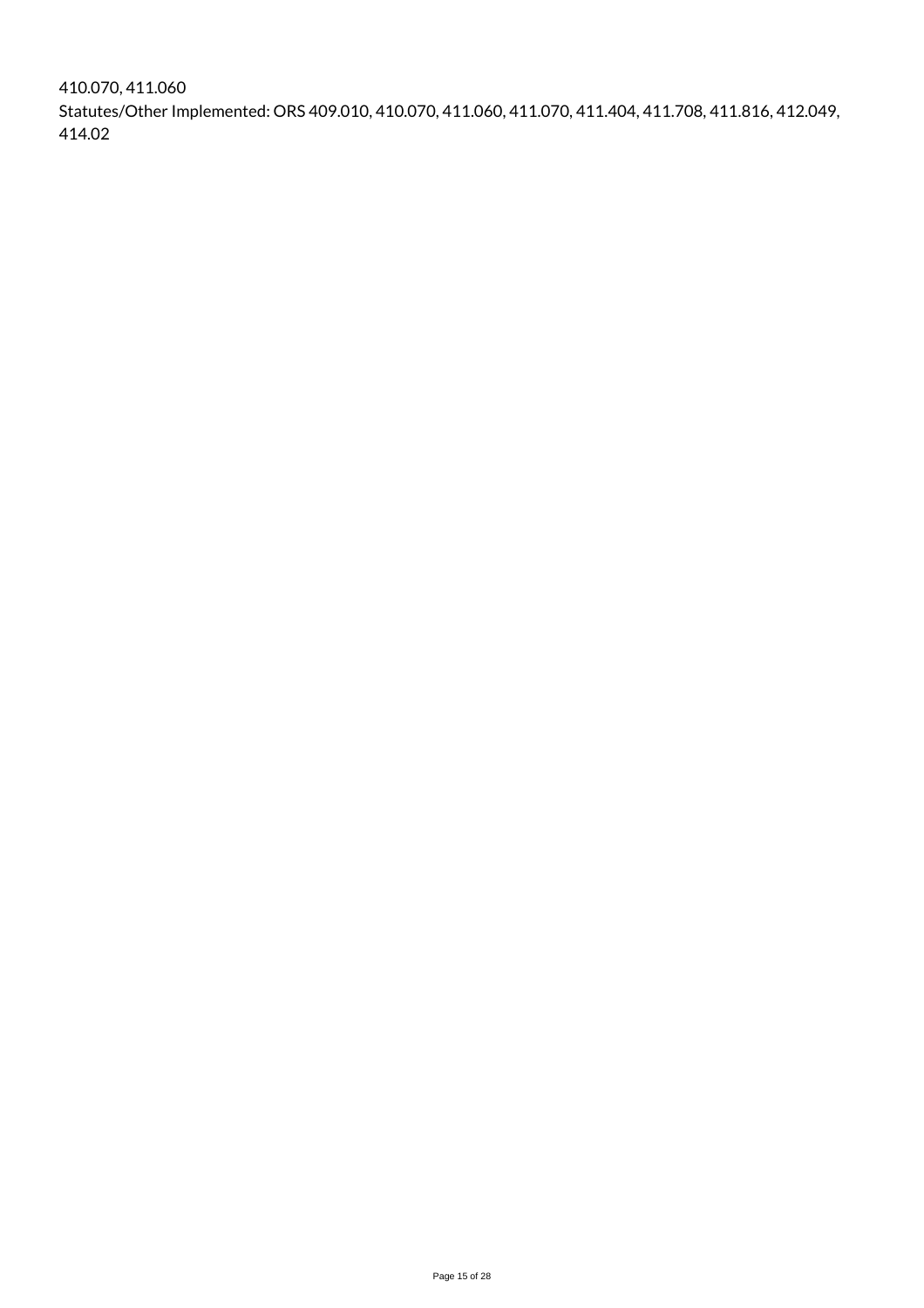#### NOTICE FILED DATE: 01/17/2019

RULE SUMMARY: OAR 461-145-0020 about annuities is being amended to change the treatment of annuities program for those in a standard living arrangement to align policies in the QMB-DW program with the OSIPM program. This rule is also being amended to remove a redundant section about QMB programs, making the rules easier to understand.

CHANGES TO RULE:

# 461-145-0020 Annuities; Not OSIPM ¶

## (1) For the purposes of this rule:¶

(a) "Actuarially sound" means commercial annuities (see subsection (d) of this section) that pay principal and interest out in equal monthly installments over the actuarial life expectancy of the annuitant. For purposes of this definition, the actuarial life expectancy is established by the Periodic Life Table of the Office of the Chief Actuary of the Social Security Administration and, for transactions (including the purchase of an annuity) occurring on or after July 1, 2008, the payout period must be within three months of the actuarial life expectancy.¶ (b) An annuity does not include benefits that are set up and accrued in a regularly funded retirement account while an individual is working, whether maintained in the original account or used to purchase an annuity, if the Internal Revenue Service recognizes the account as dedicated to retirement or pension purposes. (The treatment of pension and retirement plans is covered in OAR 461-145-0380.)¶

(c) "Child" means a biological or adoptive child who is:¶

(A) Under age 21; or¶

(B) Any age and meets the Social Security Administration criteria for blindness or disability.¶

(d) "Commercial annuities" means contracts or agreements (not related to employment) by which an individual receives annuitized payments on an investment for a lifetime or specified number of years.¶ (e) This rule does not apply in the OSIPM program. In this rule, "all programs" does not include the OSIPM

program. See OAR 461-145-0022 for the OSIPM program.¶

(2) In all programs except QMB-BAS, QMB-SMB, and QMB-SMF, an annuity is counted as a resource if:¶

- (a) The annuity does not make regular payments for a lifetime or specified number of years; or¶
- (b) The annuity does not qualify for exclusion as a resource under subsection  $(4)(b)(C)$  of this rule. $\P$

(3) If an annuity is a countable (see OAR 461-001-0000) resource under this rule, the cash value is equal to the amount of money used to establish the annuity, plus any additional payments used to fund the annuity, plus any earnings, minus any regular payments already received, minus any early withdrawals, and minus any surrender fees.¶

(4) Commercial annuities and payments from such annuities are counted as follows:¶

(a) In all programs except OSIP and QMBthe QMB-DW program, annuity payments are counted as unearned income to the payee.¶

(b) In the OSIP and QMB-DW program:¶

(A) For an individual in a nonstandard living arrangement (see OAR 461-001-0000), if an individual or the spouse (see OAR 461-001-0000) of an individual purchases or transfers an annuity prior to January 1, 2006, the transaction may be subject to the rules on asset transfers in OAR 461-140-0210 and following. For an annuity that is not disqualifying or for an individual in a standard living arrangement (see OAR 461-001-0000), the annuity annuity purchased prior to January 1, 2006, the annuity is excluded as a resource and payments are counted as unearned income to the payee.¶

(B) If an individual or the spouse of an individual purchases an annuity on or after January 1, 2006, the annuity is counted as a resource unless it is excluded under paragraph (C) of this subsection.¶

(C) An annuity described in paragraph (B) of this subsection is excluded as a resource if the criteria in subparagraphs (i), (ii), and (iii) of this paragraph are met, except that if an unmarried individual is the annuitant, the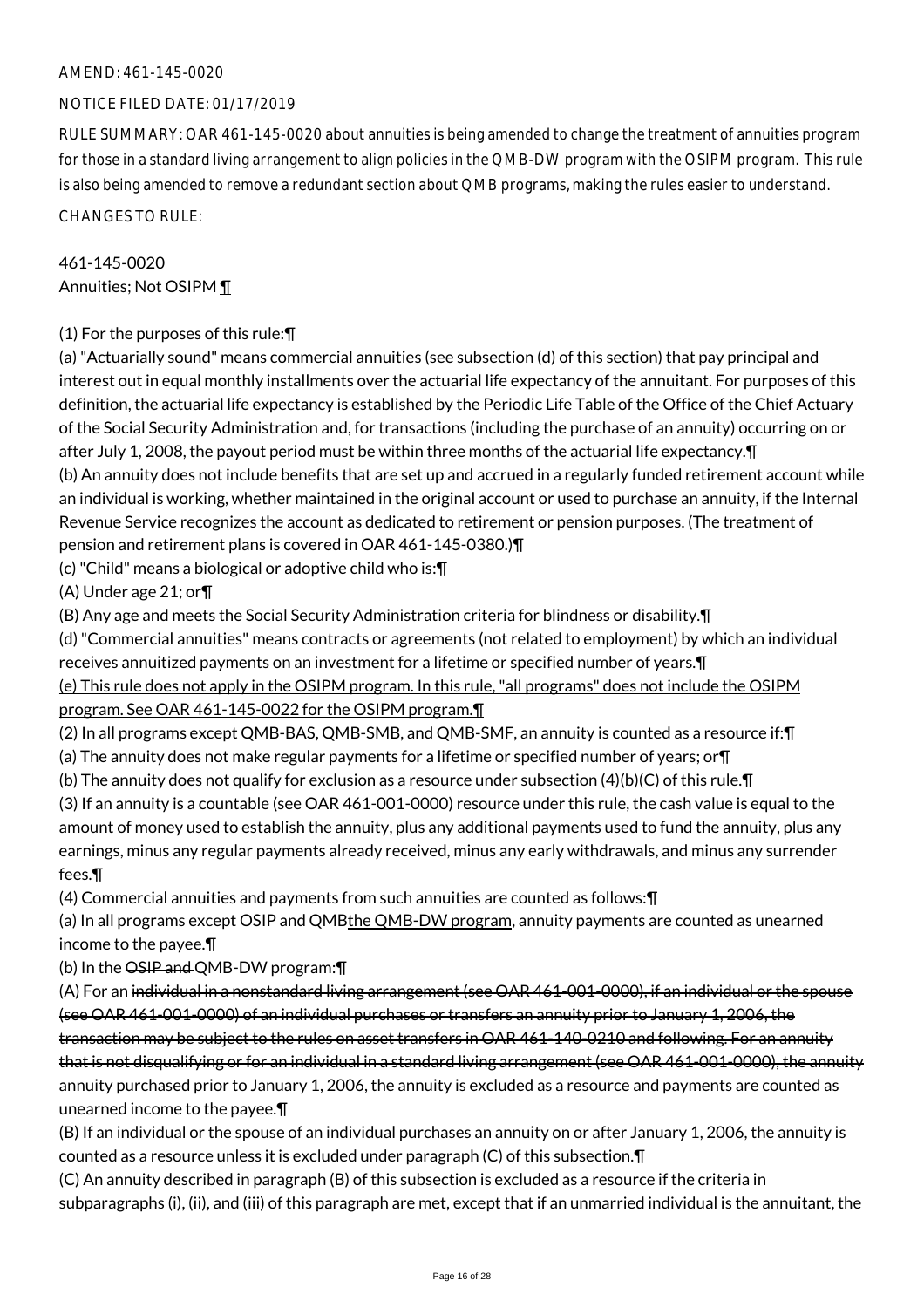requirements of subparagraph (iv) of this paragraph must also be met and if the spouse of an individual is the annuitant, the requirements of subparagraph (v) of this paragraph must also be met.¶

(i) The annuity is irrevocable.¶

(ii) The annuity is actuarially sound (see subsection (1)(a) of this rule).¶

(iii) The annuity is issued by a business that is licensed and approved to issue commercial annuities by the state in which the annuity is purchased.¶

(iv) If an unmarried individual is the annuitant, the annuity must specify that upon the death of the individual, the first remainder beneficiary is either of the following:¶

(I) The Department, for all funds remaining in the annuity up to the amount of medical benefits provided on behalf of the individual.¶

(II) The child (see subsection (1)(c) of this rule) of the individual, if the Department is the next remainder beneficiary (after this child), up to the amount of medical benefits provided on behalf of the individual, in the event that the child does not survive the individual.¶

(v) If the spouse of an individual is the annuitant, the annuity must specify that, upon the death of the spouse of the individual, the first remainder beneficiaries are either of the following:¶

(I) The individual, in the event that the individual survives the spouse; and the Department, in the event that the individual does not survive the spouse, for all funds remaining in the annuity up to the amount of medical benefits provided on behalf of the individual.¶

(II) A child of the spouse; and the individual in the event that this child does not survive the spouse.¶

(D) If an annuity is excluded under paragraph (C) of this subsection, annuity payments are counted as unearned income to the payee.¶

(c) For OSIPM, see OAR 461-145-0022.¶

(5) In the QMB-BAS, QMB-SMB, and QMB-SMF programs, only the interest portion of annuity payments is counted as unearned income to the payee.

Statutory/Other Authority: ORS 409.050, 410.070, 411.060, 411.070, 411.404, 411.706, 411.816, 412.049, 413.085, 414.685

Statutes/Other Implemented: ORS 409.010, 409.050, 410.010, 410.020, 410.070, 410.080, 411.060, 411.070, 411.141, 411.404, 411.706, 411.816, 412.049, 413.085, 414.685, 414.839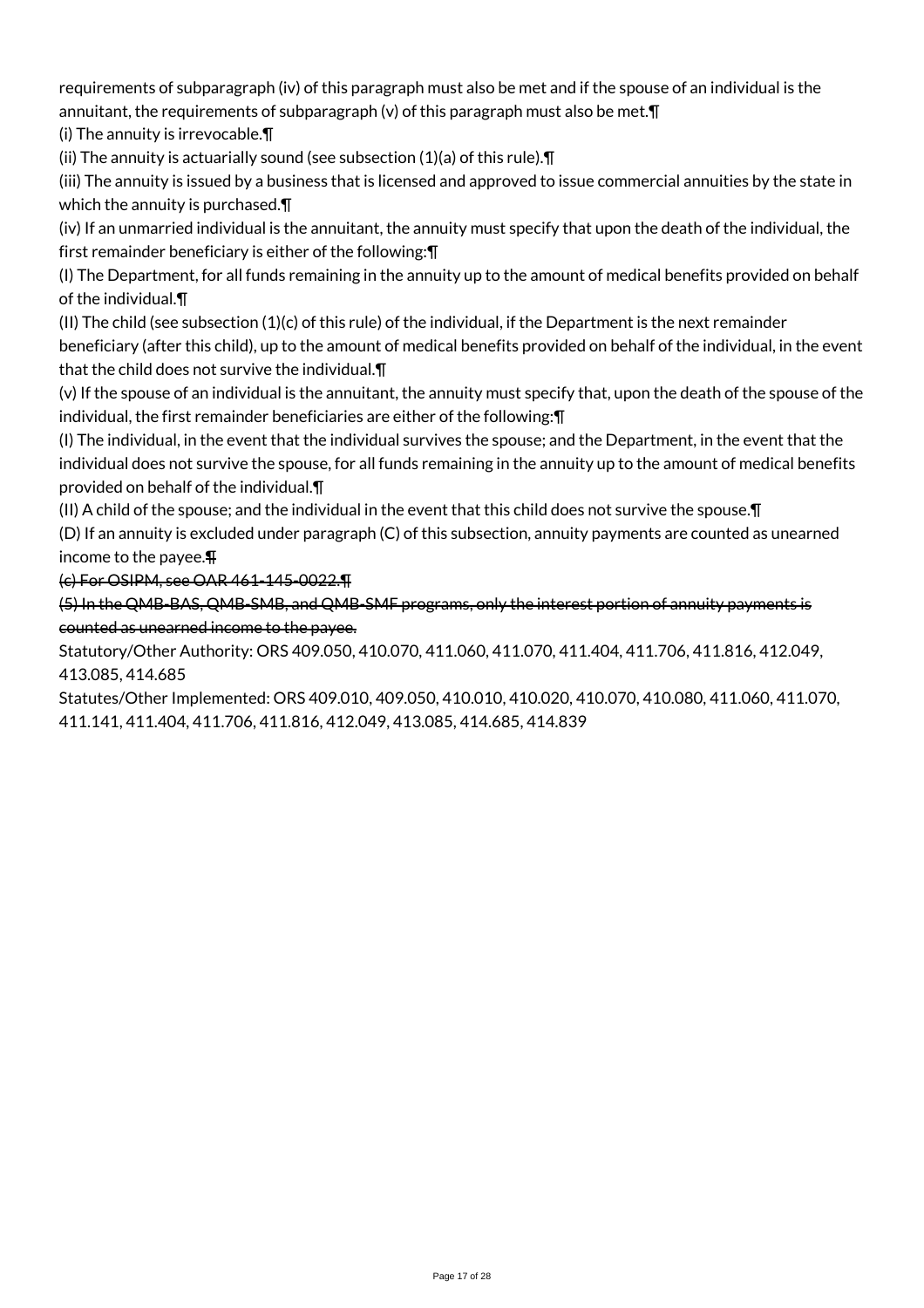#### NOTICE FILED DATE: 01/17/2019

RULE SUMMARY: OAR 461-145-0025 about the treatment of approved accounts in the OSIPM-EPD program is being amended to clarify that accounts approved and excluded during EPD eligibility remain excluded when individuals lose employment and remain eligible for EPD for up to 12 months. An approved account refers to a segregated account in a financial institution, the purpose of which is to save to use for future disability-related expenses that would increase the individual's independence and employment potential. Also included in this definition are accounts regulated by the Internal Revenue Code and used for retirement planning, such as IRAs, 401(k)s, TSAs, and KEOGHs. This amendment clarifies policy on the treatment of approved accounts after loss of employment.

CHANGES TO RULE:

#### 461-145-0025

Approved Accounts; OSIP-EPD and OSIPM-EPD ¶

### In the OSIPM-EPD program:¶

(1) All money in an approved account (see OAR 461-001-0035) is excluded as a resource during the determination of eligibility.¶

(2) Only money from the client's own earned income, or money contributed from an employer based on earnings, may be deposited into an approved account.¶

(3) A retirement-related approved account must be set up in a financial institution and must comply with IRS regulations.¶

(4) An asset purchased with money from an approved account is excluded if the asset is for an employment and independence expense (see OAR 461-001-0035).¶

(5) If money from the approved account is used for a purpose not consistent with the definition of approved account in OAR 461-001-0035, the client will be prohibited from utilizing an approved account for the next 12 months for the purposes of the determination of eligibility.¶

(6) If an individual loses employment (see OAR 461-001-0035) and meets the requirements to remain on OSIPM-EPD under OAR 461-135-0725(2), all money in an approved account held prior to the loss of employment remains excluded as a resource during the period of extended OSIPM-EPD eligibility.

Statutory/Other Authority: ORS 409.050, 411.060, 411.070, 414.0421.404, 413.085, 414.685 Statutes/Other Implemented: ORS 409.010, 411.060, 411.070, 411.4.042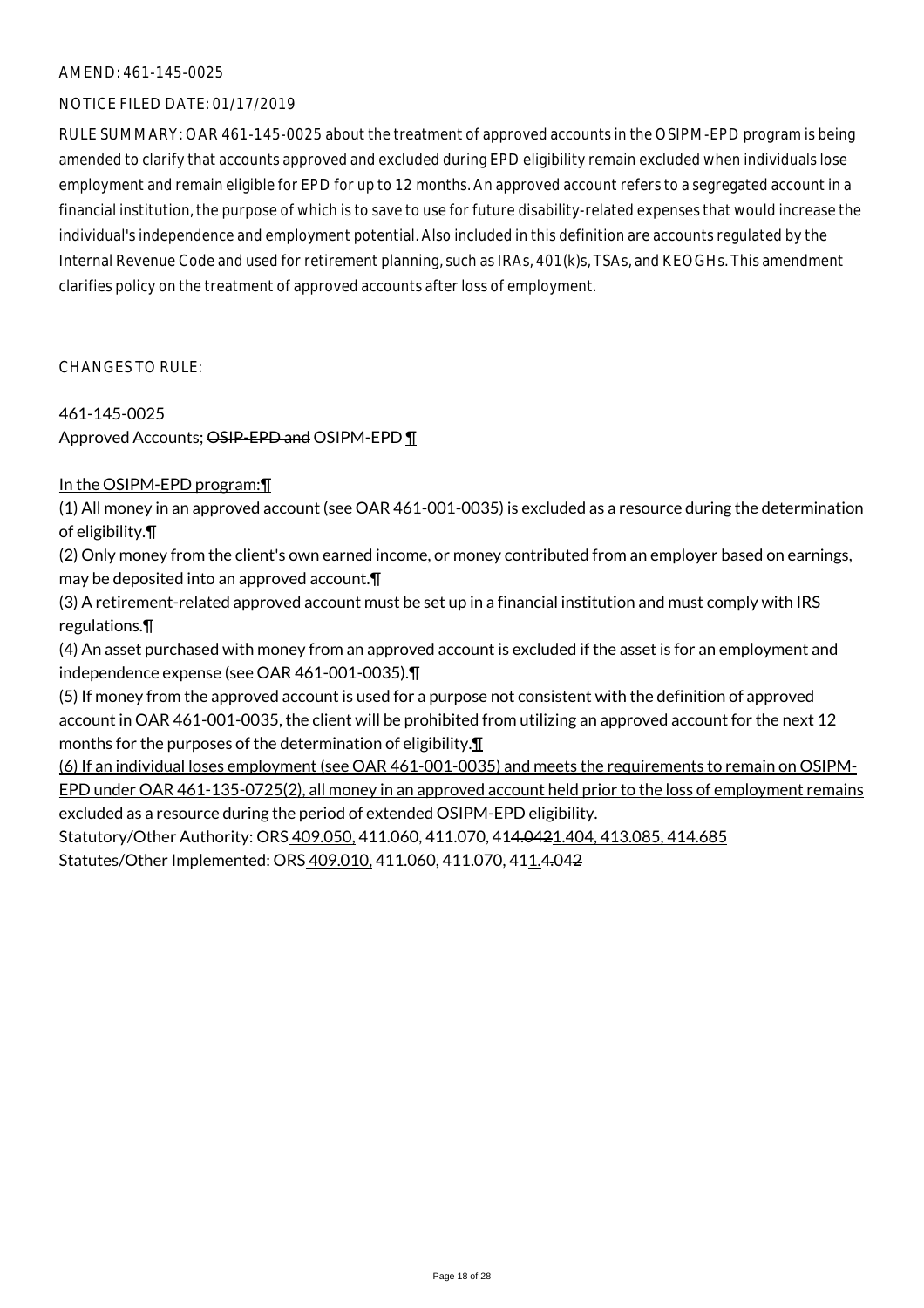#### NOTICE FILED DATE: 01/17/2019

RULE SUMMARY: OAR 461-145-0390 about the treatment of the value of personal belongings in determining eligibility is being amended to clarify the definition of personal belongings. This amendment aligns the rule with federal Medicaid policy.

CHANGES TO RULE:

461-145-0390 Personal Belongings ¶

(1) Personal belongings are such items as household furnishings, clothing, heirlooms, keepsakes, and hobby equipment. For all programs, items needed for maintenance and occupancy of the home and personal items found in or near the home that are used on a regular basis, are ordinarily worn or carried by the individual, or otherwise have an intimate relation to the individual. The value of personal belongings is excluded.¶ (2) Items that otherwise meet the definition of personal belongings but were acquired or are held for their value of personal belongings is excludr as an investment are not personal belongings. The value of such items is counted. Statutory/Other Authority: ORS412.049, 413.085, 414.685, ORS 329A.500, 409.050, 411.060, 411.816, 412.014 9

Statutes/Other Implemented: ORS412.049, ORS 329A.500, 409.010, 411.060, 411.816, 412.0149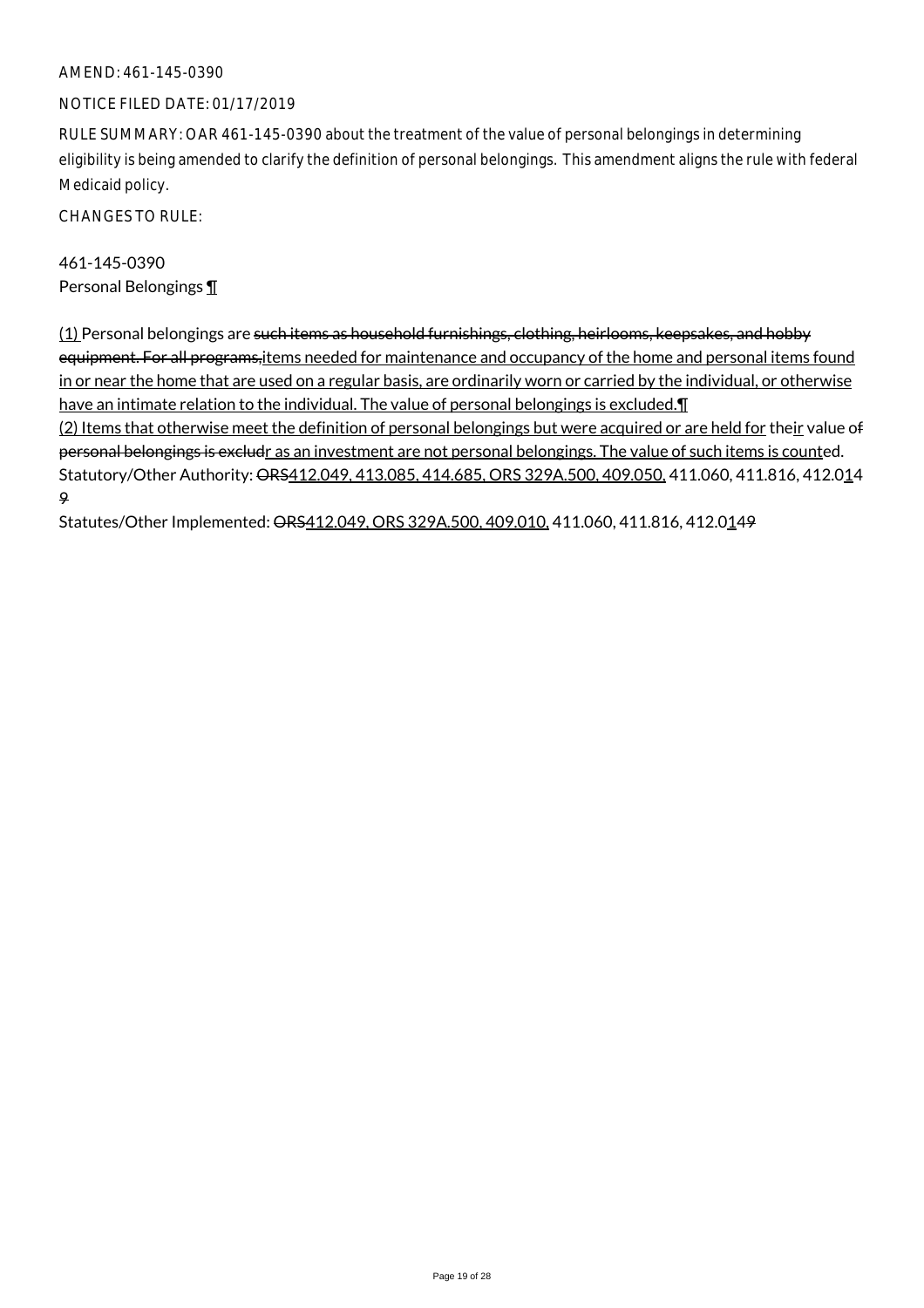#### NOTICE FILED DATE: 01/17/2019

RULE SUMMARY: OAR 461-145-0440 about the treatment of reimbursements in the eligibility process is being amended to establish that reimbursements for expenses covered by Department benefits are excluded for OSIPM and Medicare Savings (QMB) Programs if they are turned over to the Department. This amendment will provide consistency across programs as to the treatment of reimbursements of Medicaid-covered expenses and remove any financial penalty when clients comply with medical assignment requirements.

 $CHANGESTORUIF$ 

### 461-145-0440 Reimbursement ¶

(1) For the treatment of USDA meal reimbursements, see OAR 461-145-0570.¶

(2) The reimbursement (see OAR 461-001-0000) of a business expense for an individual who is self-employed is treated as self-employment income (see OAR 461-145-0910, 461-145-0915, and 461-145-0920).¶

(3) Except as provided in sections (1) and (2) of this rule, a reimbursement is treated as follows:¶

(a) In the ERDC program, a reimbursement is excluded, except that a reimbursement for child care from a source outside of the Department is counted as unearned income.¶

(b) In the SNAP program:¶

(A) A reimbursement in the form of money for a normal household living expense, such as rent or payment on a home loan, personal clothing, or food eaten at home, is unearned income.¶

(B) Any other reimbursement is treated as follows:¶

(i) An in-kind reimbursement is excluded.¶

(ii) A reimbursement in the form of money is excluded if used for the identified expense, unless the expense is covered by program benefits.¶

(iii) A reimbursement is counted as periodic income (see OAR 461-001-0000 and 461-140-0110) or lump-sum income (see OAR 461-001-0000 and 461-140-0120) if not used for the identified expense.¶

(iv) A reimbursement for an item already covered by the benefits of the benefit group (see OAR 461-110-0750) is counted as periodic income or lump-sum income.

- (c) In the SNAP program, an expenditure by a business entity that benefits a principal (see OAR 461-145-0088) is counted as earned income (see OAR 461-145-0130).¶
- (d) In all programs except the ERDC and SNAP programs, a reimbursement is treated as follows:¶

(A) An in-kind reimbursement is excluded.¶

.

(B) A reimbursement in the form of money is excluded if used for the identified expense, unless the expense is covered by program benefits.¶

(C) A reimbursement is counted as periodic income or lump-sum income if not used for the identified expense. [1]

(D) A reimbursement for an item already covered by the benefits of the benefit group is counted as unearned incomefollows:¶

(i) In all programs except the OSIPM and QMB programs, it is counted as unearned income.¶

(ii) In the OSIPM and QMB programs, it is counted as unearned income unless the payment is turned over to the Department (see OAR 461-120-0315).¶

Statutory/Other Authority: 329A.500, ORS 409.050, 411.060, 411.070, 411.404, 411.816, 412.049, 413.085, 414.685

Statutes/Other Implemented: 659.830, 743B.470, 329A.500, ORS 409.010, 409.050, 411.060, 411.070, 411.404, 411.816, 412.049, 413.085, 414.685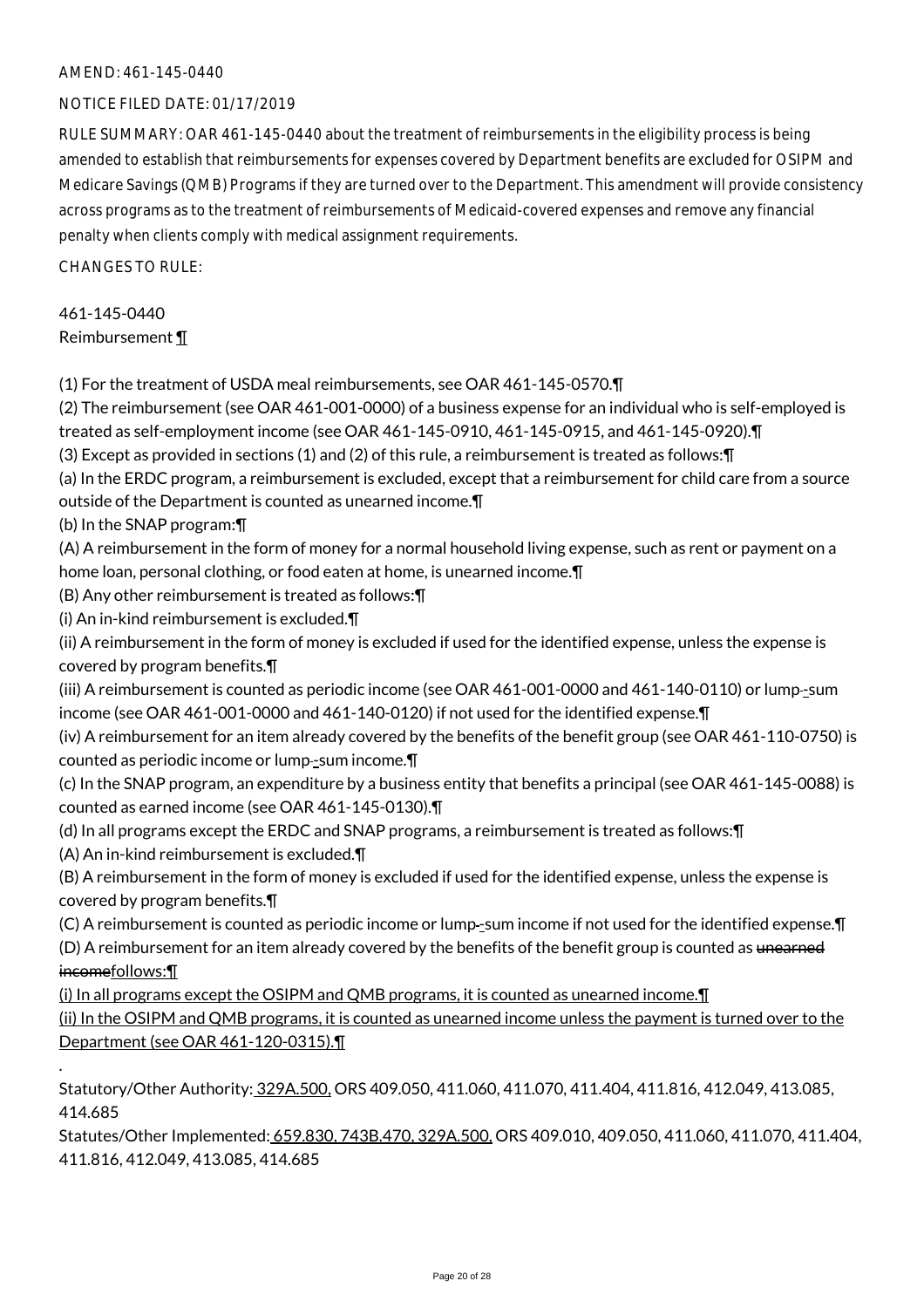#### NOTICE FILED DATE: 01/17/2019

RULE SUMMARY: OAR 461-155-0670 about special diet allowances is being amended to base the payment on the special diet items being added in context of diet items removed. This amendment requires a dietitian to address the clients actual diet needs by suppling documentation of the specific special diet items needed and the quantity. This amendment also changes the allowance calculation from the total diet cost to the cost of the special diet items only and requires purchase at the lowest cost available for the item. These changes reduce the risk of overpaying diet allowances and make the payments a better match for the need.

CHANGES TO RULE:

# 461-155-0670 Special Need; Special Diet Allowance ¶

(1) In the OSIPM, REF, REFM, SFPSS, and TANF programs, a client receiving any of the following is ineligible for a special diet allowance:¶

(a) Room and board.¶

- (b) Residential care facility services or assisted living facility services.¶
- (c) Nursing facility services.¶
- (d) Adult foster care services.¶
- (e) An allowance for restaurant meals.¶
- (f) A commercial food preparation diet.¶

(2) An REF, REFM, SFPSS, or TANF client<sub></sub>,-or ain the OSIPM program, a client receiving SSI, having an adjusted income less than the OSIPM program income standard under OAR 461-155-0250, or receiving in-home services under OAR 411-030 - is eligible for a special diet allowance if all of the following requirements are met:  $\P$ (a) Any special diet to which the client must adhere must be clearly described in writing The Department must receive verification, as documented by a Department-approved medical authority (see OAR 461-125-0830), and of the written description must be provided to the Department; following:  $\P$ 

(A) That the individual must adhere to a special diet.¶

(bB) The Department must receive verification that the client would be in an imminent life-threatening situation without the special diet, as documented by a Department-approved medical authority; individual's specific nutritional need (such as low carbohydrates, high protein); and¶

(C) That the individual would be in an imminent life-threatening situation without the special diet.¶

(b) A licensed dietitian must provide written documentation of the following, and a copy must be provided to the Department:¶

(A) The individual's current diet items being replaced or removed, if andy;¶

(cB) A licensed dietitian mustThe special diet items being added, relating to the individual's specific nutritional need described in writing which particular food items required by the special diet are likely to exceed the cost of similar food items included in a regular diet and such a written description must be provided to the Department paragraph (a)(B) of this section; and¶

(C) The recommended quantity of each special diet item.¶

(c) The individual requesting a special diet allowance must provide to the Department:¶

(A) Verification of the monthly cost for any current diet item being replaced or removed: and¶

(B) The monthly cost of any special diet item being added.¶

(3) The amount of a special diet allowance is calculated as follows:¶

(a) Except as provided for in subsection (b) of this section, The special diet allowance is the monthly cost of the special diet allowance iitems, less the amount by whichhly cost of the client's food costs, including the special diet, exceurrent diet items being replaced or removed. If no items are being replaced or removed, the one-person SNAP Payment Standard (Thrifty Food Plan)allowance is the actual monthly cost of the special diet items. In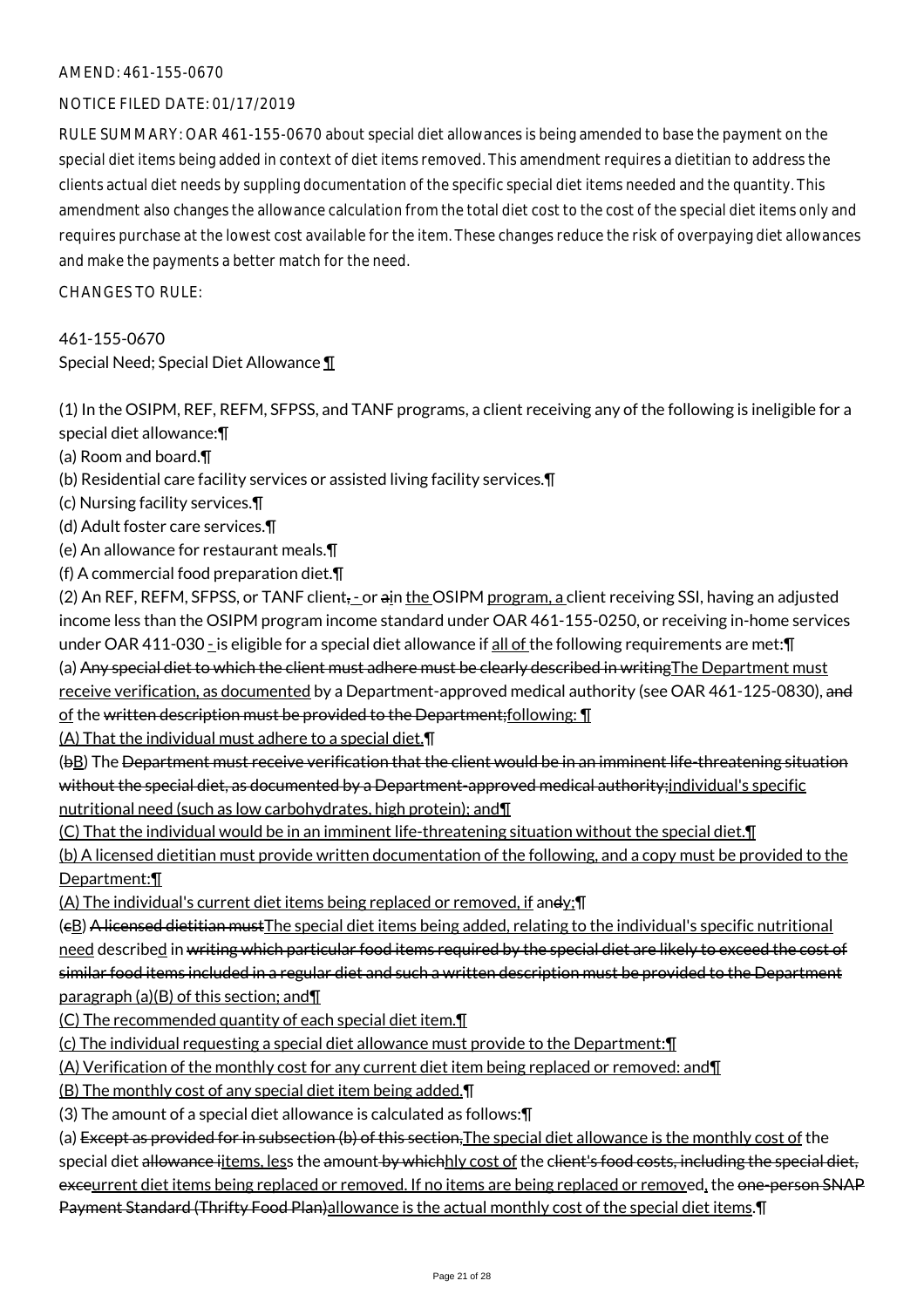(b) In the OSIPM program, an exceptional amount monthly amount over \$300.00 must be authorized by the APD FinancialMedicaid Eligibility and Waiver Unit.¶

(4) Local management staff must approve or deny any request for a special diet allowance provided under subsection (3)(a) of this rule.¶

(5) Each special diet allowance must be reviewed and reauthorized annually.¶

(6) Special diet items must be purchased at the lowest cost available for that item.

Statutory/Other Authority: ORS 409.050, 411.060, 411.070, 411.404, 412.014, 412.049, 413.085, 414.685 Statutes/Other Implemented: ORS 411.060, 411.070, 411.404, 411.706, 412.014, 412.049, 413.085, 414.685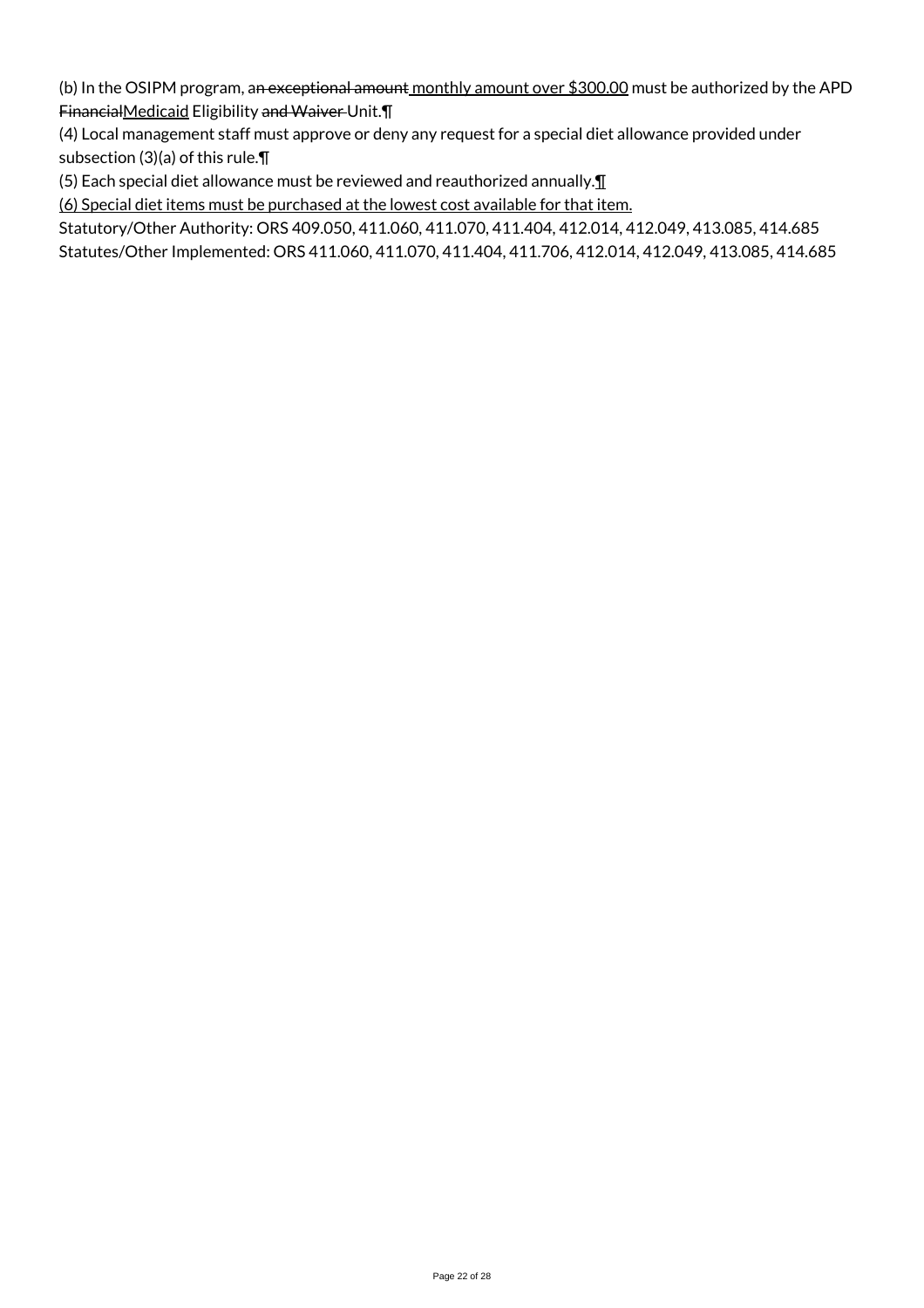### AMEND: 461-160-0630

#### NOTICE FILED DATE: 01/17/2019

RULE SUMMARY: OAR 461-160-0630 about the deduction for maintaining a home for nursing facility care clients in the OSIP and OSIPM programs is being amended to require for the deduction that the client would not be able to afford to keep home without the deduction and require that maintain the home be "consistent with individual's care needs" instead of "essential to the client's relocation to a less restrictive living situation. These changes align with Integrated Eligibility and clarify the rule.

 $CHANGESTORUIF$ 

461-160-0630 Deduction for Maintaining a Home; Nursing Facility Care Client ¶

In the OSIP and OSIPM programs:¶

 $(1)$  A single client individual in a nursing facility is eligible for a home maintenance deduction for up to six months if :¶

 $\theta$  all of the following are true:

(a) The individual would not be able to afford to keep the home or rental property without the deduction.¶ (b) A physician has documented that the client individual is likely to return home within six months; and. I (bc) The Department determines that maintaining the home is an essential part of a plan for the client's relocation to a less restrictive living situationconsistent with the individual's care needs.¶

(2) The amount of the deduction is the total of the elientindividual's housing cost, including taxes and insurance, plus the limited standard utility allowance for the SNAP program provided in OAR 461-160-0420. Statutory/Other Authority: ORS 409.050, 411.060, 411.404, 413.085, 414.685

Statutes/Other Implemented: ORS 409.010, 411.060, 411.404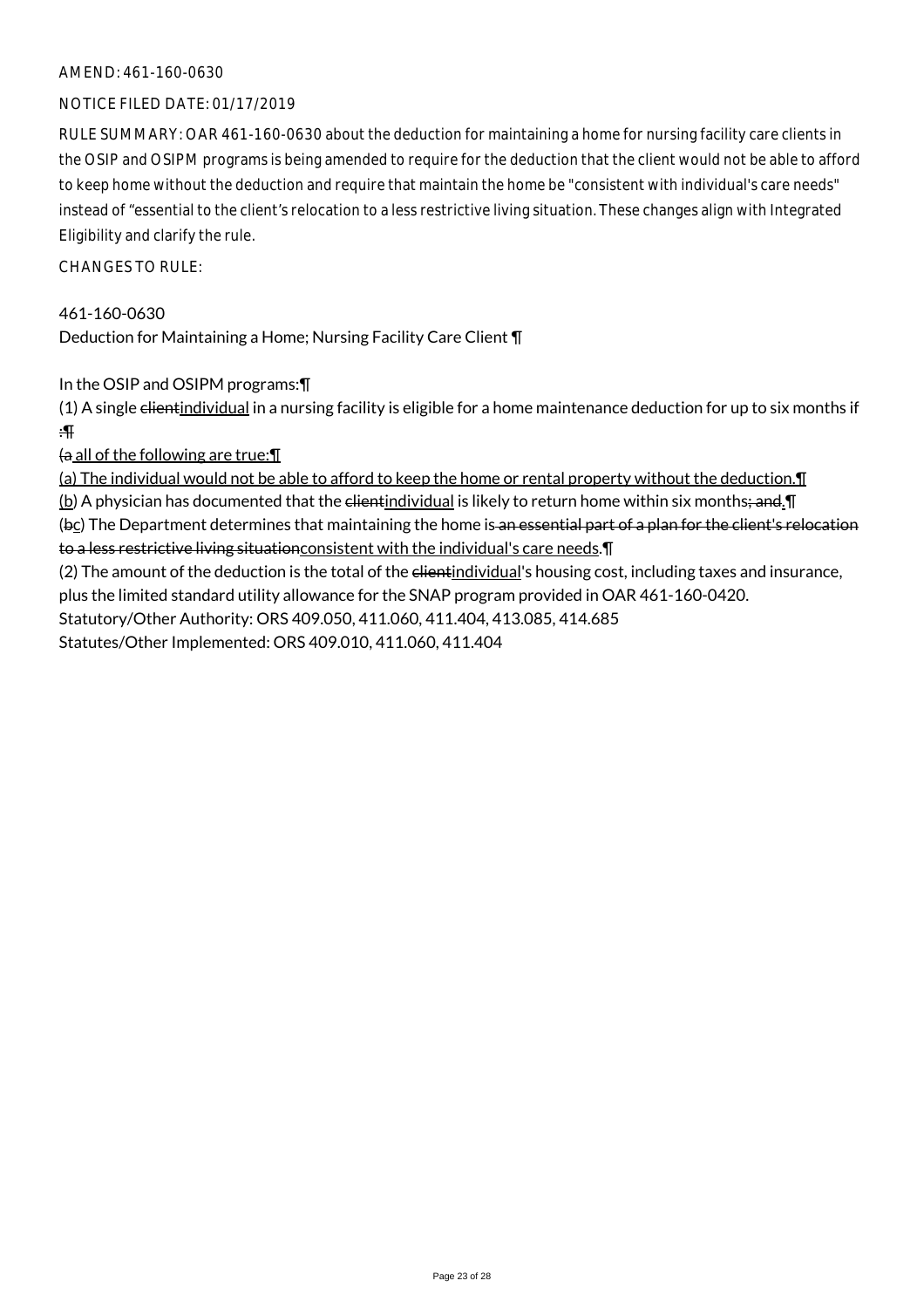#### AMEND: 461-160-0855

#### NOTICE FILED DATE: 01/17/2019

RULE SUMMARY: OAR 461-160-0855 about excluded resources for payments received under a qualified partnership policy (QPP) in the OSIPM program is being amended to reverse a rule amendment effective January 1, 2018 under which the amount excluded under these QPPs is reduced by the amount an individual spends or gifts after the initial month of eligibility but not reduced when the value of excluded resources decreases due to no action of the individual's part. In the latter situation, additional assets could be excluded up the entire QPP amount. Under this amendment, the amount excluded under QPPs will remain constant, even if the individual spends or gives away funds. This amendment aligns the rule with Integrated Eligibility.

CHANGES TO RULE:

#### 461-160-0855

Excluded Resources for Payments Received Under a Qualified Partnership Policy; OSIPM ¶

#### In the OSIPM program:¶

(1) When a client in a non-standard living arrangement (see OAR 461-001-0000) applies for medical benefits, the Department excludes as a resource an amount equal to the insurance payments received under a Qualified Partnership Policy (see OAR 461-001-0000) as of the initial month (see OAR 461-001-0000) of eligibility, unless the Qualified Partnership Policy was purchased in a state that has elected not to participate in reciprocity.¶ (2) The exclusion in section (1) of this rule is subject to all of the following:¶

(a)  $\frac{\text{D}_1 \cdot \text{D}_2}{\text{D}_3 \cdot \text{D}_4}$  when home equity exceeds the limit in OAR 461-145-0220(2)(a); and  $\frac{\text{D}_1 \cdot \text{D}_3}{\text{D}_4 \cdot \text{D}_5}$ 

#### (b) Applies.¶

(b) It does not apply to all other resources (not covered by subsection (a) of this section), notwithstanding other rules in this chapter of rules that designate the resources as countable (see OAR 461-001-0000); and T

(c) Is not reduced when the value of excluded resources has decreased due to no action on the individual's part, such as a loss of value due to economic factors. In this circumstance, additional assets may be excluded up to the entire Qualified Partnership Policy amount.¶

(3) For the amount of resources excluded under this rule, the Department will not establish a claim against the deceased person's estate in accordance with OAR 461-135-0835.

Statutory/Other Authority: 411.060, 411.070, 411.083, 411.404, 411.704, 411.706, 411.708, 414.025, ORS 409.050, 413.085, 414.685

Statutes/Other Implemented: 411.060, 411.070, 411.083, 411.404, 411.704, 411.706, 411.708, 414.025, ORS 409.010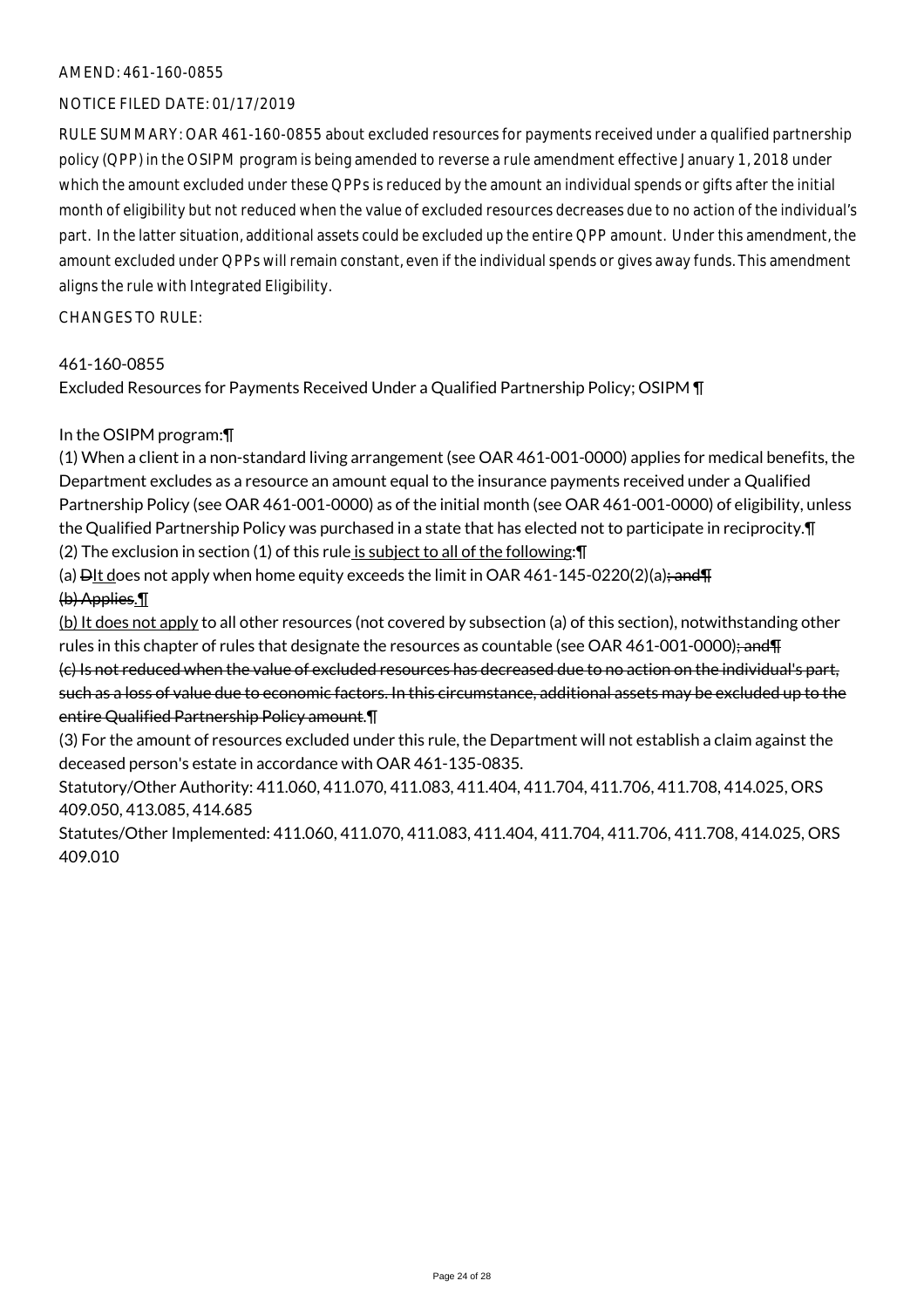#### NOTICE FILED DATE: 01/17/2019

RULE SUMMARY: OAR 461-165-0200 about restoring benefits is being amended to indicate that the failure to send a decision notice in error for a denial of benefits is not an administrative underpayment, clarifying the rule.

CHANGES TO RULE:

461-165-0200 Restoring Benefits ¶

(1) A clientn individual is entitled to a supplemental payment of benefits for the current month or restoration of benefits lost in a previous month if the clientindividual received a lower benefit than he or she was entitled to for the reasons given in this rule. A clienth individual may receive a restoration of lost benefits even if no longer eligible.¶

(2) A clientn individual may receive a supplemental payment if there was a change in the clientindividual's circumstances that would cause an increase in benefits, if the report of change was made before the first day of the payment month but too late for the Department to adjust the next payment.¶

(3) A clientn individual may receive a supplemental or restorative benefit if the Department caused an administrative underpayment. An administrative underpayment includes, but is not limited to, an underpayment caused by any of the following:¶

(a) Failure to take action on information reported to the Department.¶

(b) Use of an incorrect effective date.¶

(c) Denial, closure or reduction of benefits in error-and a f. I.

(d) Failure to send the clientindividual a required notice of proposed actiondecision notice (see OAR 461-001-0000) when benefits are closed or reduced.¶

 $(d_e)$  Making a calculation error. $\P$ 

(4) A clienth individual is entitled to a restoration of lost benefits if: $\P$ 

(a) The restoration results from a final order in a contested case.¶

(b) The Department withheld too much of the elientindividual's grant in the collection of an overpayment. In

(c) The restoration results from a court order.¶

(d) After receiving proper notification, the Department failed to cancel the EBT card of an individual leaving a SNAP program household and that individual continues to access the household's SNAP program benefits in subsequent months.¶

(5) Restored benefits are added to the benefits of a currently eligible elientindividual. In the SNAP program, the Department will honor a reasonable request by a client individual to restore benefits in monthly installments.  $\P$ (6) A clientn individual who moves from Oregon remains eligible for a restoration of benefits. T

(7) Restoration of benefits is limited to the extent provided in OAR 461-180-0130.

Statutory/Other Authority: ORS 411.060, 411.070, 411.404, 411.816, 412.014, 412.049, 329A.500, 413.085, 414.685

Statutes/Other Implemented: ORS 411.060, 411.070, 411.404, 411.816, 412.014, 412.049, 329A.500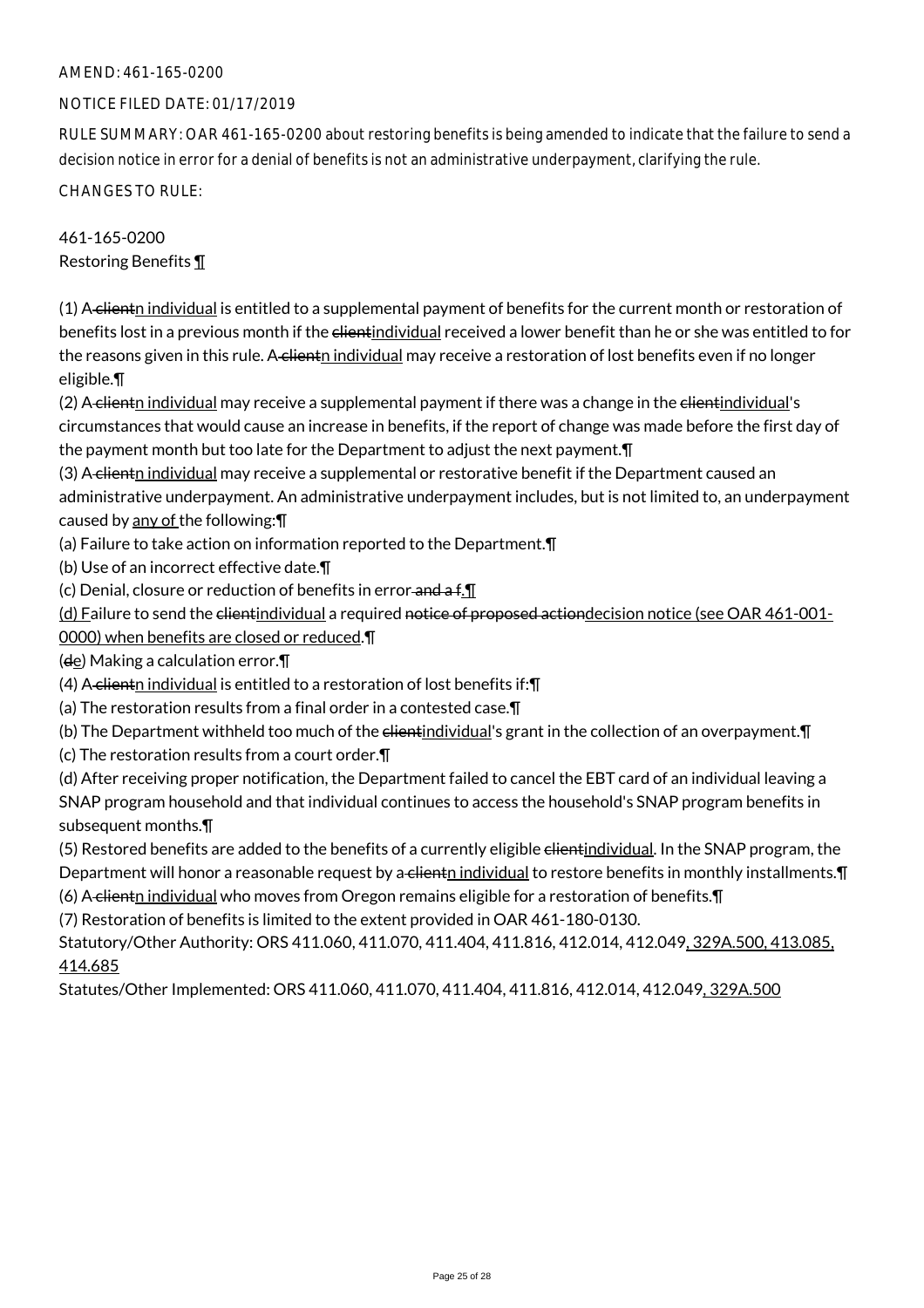#### AMEND: 461-180-0060

#### NOTICE FILED DATE: 01/17/2019

RULE SUMMARY: OAR 461-180-0060 about the effective date for denial of benefits is being amended to treat denials when applicants fail to provide requested verification in the same manner as other denials, clarifying the rule and aligning it with Integrated Eligibility.

CHANGES TO RULE:

461-180-0060 Effective Dates; Denial of Benefits ¶

The effective date for denying benefits is the earlier of the following: T

(1) The date the decision is made that the client is not eligible; or T

(2) The end of the application processing time frame, if the application or required verification is incomplete. Statutory/Other Authority: ORS 411.060, 411.404, 411.816, 412.014, 412.049, 329A.500, 409.050, 413.085, 414.685

Statutes/Other Implemented: ORS 411.060, 411.404, 411.816, 412.014, 412.049, 329A.500, 409.010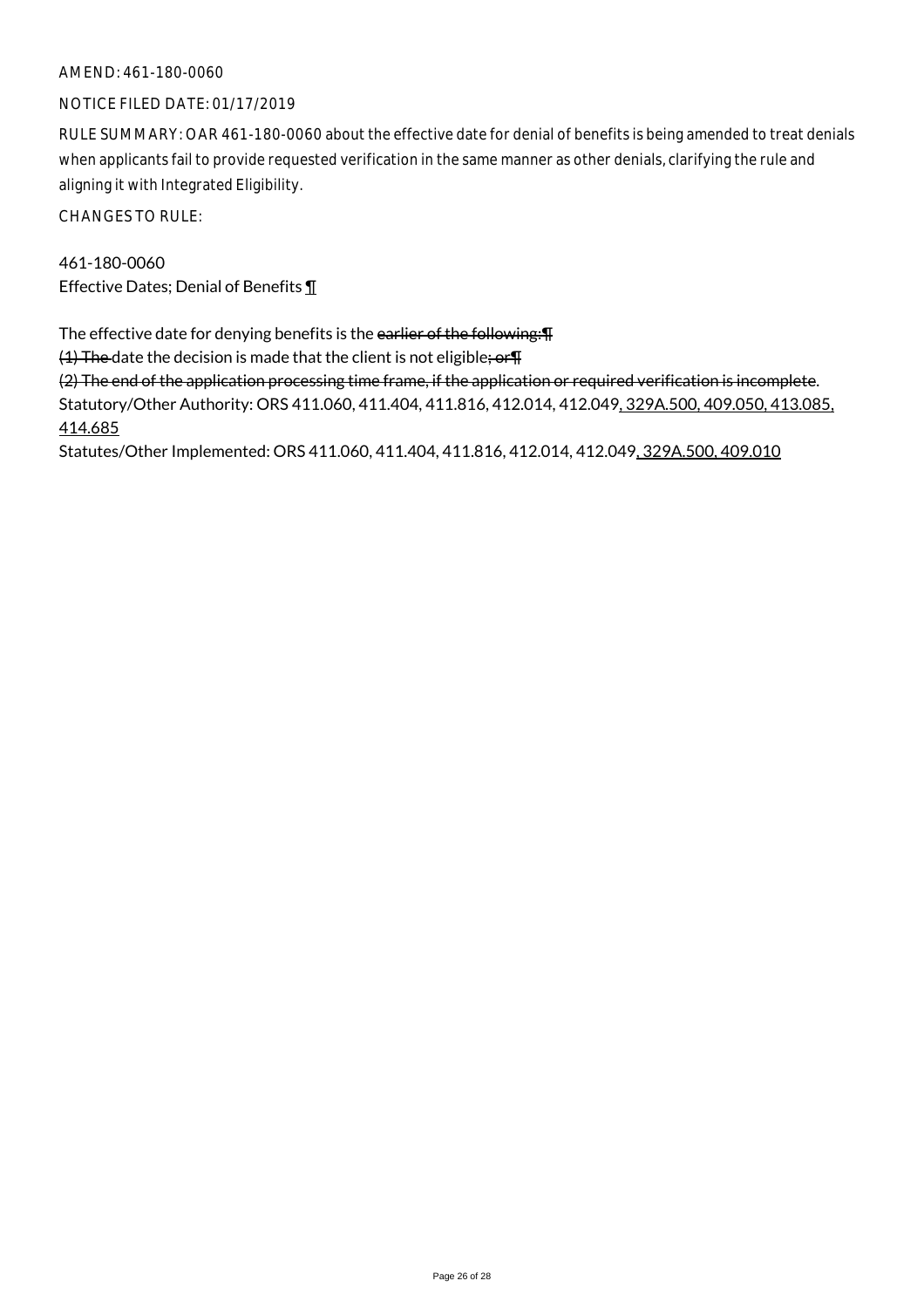#### NOTICE FILED DATE: 01/17/2019

RULE SUMMARY: OAR 461-195-0303 about personal injury claims is being amended to indicate that the Personal Injury Liens program has authority to issue subpoenas and how they are approved. The amendment supports the role of the Personal Injury Liens program to act on behalf of both the Oregon Health Authority and the Department of Human Services to obtain information needed.

CHANGES TO RULE:

461-195-0303 Personal Injury Claim ¶

(1) The Personal Injury Liens Uniterogram is designated and authorized to administer the personal injury lien program for the Oregon Heath Authority (the Authority) and the Department of Human Services (the Department) (see OAR 461-195-0301). To administer the program, the Personal Injury Liens Unitprogram is also authorized to:¶

(a) Prepare and file liens;¶

(b) Assign lien authority to a CCO (see OAR 461-195-0301) or a prepaid managed care health services organization (see 461-195-0301) for medical costs paid by a CCO or prepaid managed care health services organization to or on behalf of an applicant (see 461-195-0301) or recipient (see 461-195-0301) arising from any personal injury (see 461-195-0301);¶

(c) Assert any rights or remedies, including filing a complaint in court, arising from an assignment of right to payment acquired by the Authority in accordance with ORS 659.830 and 743.847, from an applicant or recipient; and¶

(d) Assert any rights or remedies granted in ORS 416.580 or 416.610.¶

(2e) Issue subpoenas under ORS 411.593 or 413.037.¶

(2) Subpoenas require approval of an Office of Payment Accuracy and Recovery manager or policy analyst.¶  $(3)$  An applicant or recipient of medical assistance, as a condition of eligibility, must assign to the Authority any rights to payment from any third party liable for medical costs paid by medical assistance to or on behalf of an applicant or recipient arising from any personal injury.¶

(34) An applicant or recipient of assistance (see OAR 461-195-0301), except OCCS Medical Programs (see 410- 200-0015), must pursue a personal injury claim (see 461-195-0301) in accordance with 461-120-0330 (Requirement to Pursue Assets).¶

(45) An applicant or recipient of OCCS Medical Programs assistance must pursue a personal injury claim in accordance with OAR 410-200-0220 (Requirement to Pursue Assets).¶

(56) An applicant or recipient must cooperate with the Personal Injury Liens Unit, CCO, or prepaid managed care health services organization to:¶

(a) Identify any third party liable or potentially liable for medical costs paid by the Department, the Authority, CCO, or prepaid managed care health services organization to or on behalf of an applicant or recipient arising from any personal injury;¶

(b) Provide information about liability or other insurance that may cover or pay for medical costs paid by the Department, the Authority, CCO, or prepaid managed care health services organization to or on behalf of an applicant or recipient arising from any personal injury;¶

(c) Complete a MSC 0451, MSC 0451NV, or similar online form as required by the Personal Injury Liens Unit, CCO, or prepaid managed care health services organization;¶

(d) Provide other information as required by the Personal Injury Liens Unit, CCO, or prepaid managed care health services organization to assist in pursuing payment from any third party who may be liable for medical costs paid by the Department, the Authority, CCO, or prepaid managed care health services organization to or on behalf of an applicant or recipient arising from any personal injury;¶